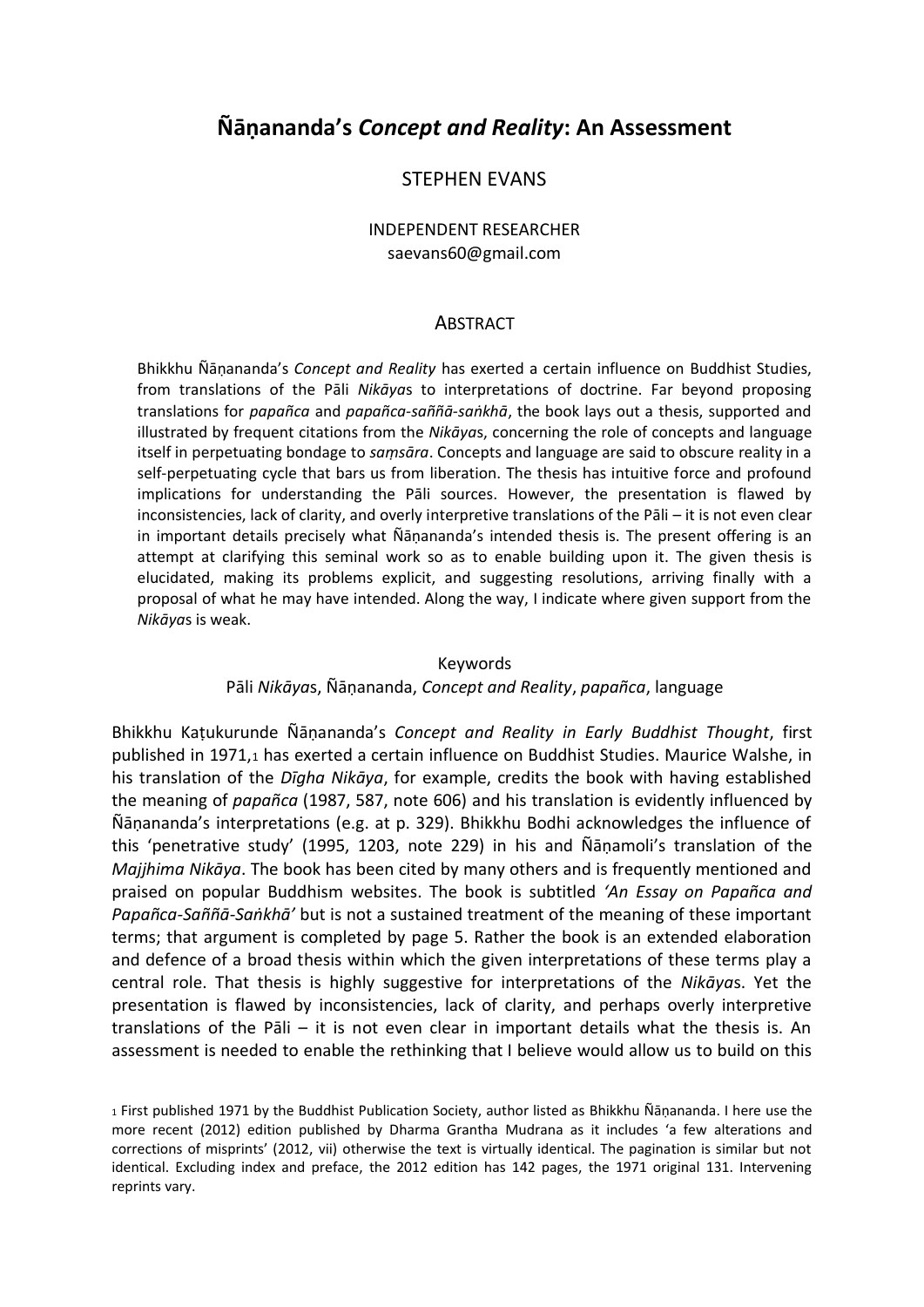seminal work. The present offering is an attempt in this direction and my purpose here is limited to elucidating the given thesis, making its problems explicit and suggesting resolutions. Along the way, I indicate where given support from the *Nikāya*s is weak. This is not, however to suggest that the thesis is or isn't inconsistent with the *Nikāya*s, but only to show that greater support is needed. A number of philosophical and linguistic issues are implicitly raised by Ñāṇananda's treatment but he does not explicitly engage with them and it is far beyond the scope of the present article to explore them.

The first chapter, '*Papañca* and *papañca-saññā-saṅkhā*' occupies over four-fifths of the book and presents, develops, and defends the thesis. The remaining four chapters, while of interest in their own right, are more-or-less digressions on the main theme and are not covered here. The chapter is divided into sections whose headings suggest the development of the theme. However, the treatment is rather meandering, with a claim in one place often being clarified and supported in multiple isolated statements scattered throughout the book. This makes it impossible to give a section-by-section critique that does justice to the main ideas.

### **The thesis**

Simply stated, the thesis of *Concept and Reality* is, as I summarise it:

For the unenlightened individual, sense experience leads to thinking and 'conceptual proliferation' generating 'concepts tinged by the proliferating tendency'; those concepts then return to oppress the individual and to bind him or her to *saṃsāra*, while also feeding into further proliferation generating more concepts and deepening the bondage in a 'vicious circle'.

Central to his argument is the interpretation of *papañca* as 'conceptual proliferation', and of *papañca-saññā-saṅkhā* as concepts characterized by such proliferation.

The argument is based primarily on a passage from the *Madhupiṇḍika Sutta*,

*Cakkhuñcāvuso paṭicca rūpe ca uppajjati cakkhuviññāṇaṃ, tiṇṇaṃ saṅgati phasso, phassapaccayā vedanā, yaṃ vedeti taṃ sañjānāti, yaṃ sañjānati taṃ vitakketi, yaṃ vitakketi, taṃ papañceti, yaṃ papañceti tatonidānaṃ purisaṃ papañcasaññā-saṅkhā samudācaranti atītānāgata-paccuppannesu cakkhuviññeyyesu rūpesu.* (M I 111–112; cited on p. 3)<sup>2</sup>

#### Ñāṇananda (2012, 3) translates:<sup>3</sup>

Visual consciousness, brethren, arises because of eye and material shapes; the meeting of the three is sensory impingement; because of sensory impingement arises feeling; what one feels one perceives; what one perceives, one reasons about; what one reasons about, one turns into '*papañca*' (*papañceti*); what one turns into '*papañca*'*,* due to that '*papañca-saññā-saṅkhā*' assail him in regard to material shapes cognisable by the eye belonging to the past, the future and the present.

<sup>2</sup> Pāli passages quoted as they appear in the book. Some vary from the PTS versions, but without change of meaning as far as I can tell. I have also silently corrected a few obvious typographical errors in these citations. Ñāṇananda does not say what version he is using.

<sup>3</sup> In a note on page 2, Ñāṇananda writes that he depends on PTS translations 'to a great extent' but 'may not be able to cite them verbatim always.' The translation of this passage, at least, varies considerably from I.B. Horner's. Translations from the Pāli are those given in *Concept and Reality* unless otherwise noted.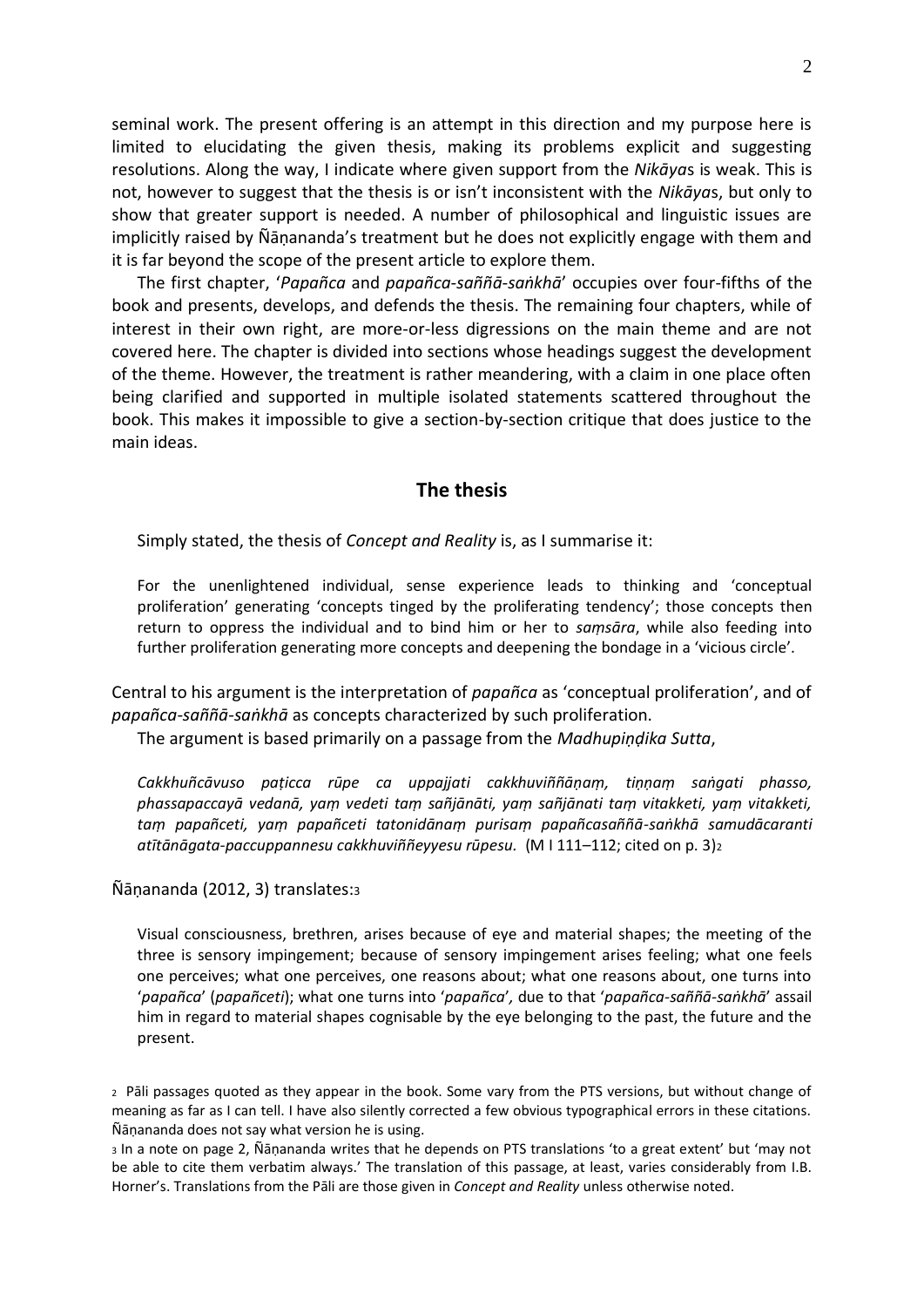The formula is repeated for each of the other five senses, including the mind. *Papañca*, Ñāṇananda notes, 'conveys such meanings as "spreading out", "expansion", "diffusion", and "manifoldness"' (p. 4), and because *papañceti* follows *vitakketi* here, Ñāṇananda takes it to mean 'consequent prolificity in ideation', understanding *vitakketi* as initial thought (p. 4). Thought he understands, in turn, as sub-vocal speech (p. 5), reinforcing his claim in that *papañca* can mean 'verbosity' in 'common usage' (p. 5). The word is often used in this sense in the commentaries, but he does not expand on this suggestive connection. I see little justification for translating *papañceti* with 'turns into *papañca*'. PED has 'to have illusions', 'to imagine', 'to be obsessed' and Horner, for example translates, 'what one reasons about obsesses one'. Ñāṇananda's overall interpretation, in any case, is at least plausible and he may have felt that 'turns into' gives force to that interpretation.<sup>4</sup> Given that *vitakka* is typically followed by *vicāra* in the *Nikāya*s, he suggests that *vicāra* has a 'finer sense of investigation and deliberation', while *papañca* indicates the tendency of the 'imagination to break loose and run riot' (p. 4). He fails to make use of this potentially useful distinction, however, noting only that, 'what often passes for "*vicāra*" might turn out to be "*papañca*" when viewed from a higher stand-point' (p. 4).

On the strength of this interpretation, Ñāṇananda interprets *papañca-saññā-saṅkhā* as 'concepts, reckonings, designations or linguistic conventions characterised by the prolific conceptualising tendency of the mind' (2012, 5), or more briefly and frequently, some variation of 'concepts tinged with the proliferating tendency'. *Saṅkhā* is defined in PED as '1. enumeration, calculation, estimating … 2. number … 3. denomination, definition, word, name'. Ñāṇananda only mentions the third: 'In view of the close relationship between "*papañca*" and the linguistic medium, it appears that, "*saṅkhā*" *…* may be rendered by such terms as concept, reckoning, designation or linguistic convention' (p. 5). The 'close relationship', however, is at this point merely plausible, and the proffered translation seems calculated to support his thesis rather than to be derived from textual or linguistic considerations. He does not address the significance of *saññā* in the compound. He is now able to explain the second part of the passage, 'due to that "*papañca-saññā-saṅkhā*" assail him', as saying that percepts come to be objectified and fixed in words and that these, as concepts proliferated in previous experience, and indeed 'the whole repertoire of language', take on an illusory objective stability as a 'labyrinthine network of concepts', and that this, 'tangled maze with its apparent objectivity entices the worldling and ultimately obsesses and overwhelms him' (pp. 6, 7). *Papañca*, 'tends to obscure the true state of affairs' (p. 5) and the sense is that we mistakenly come to believe that reality consists in objective, enduring entities corresponding to the concepts, or even that we mistake the concepts themselves for reality. He does not explicitly say so, however; neither does he mention 'reality' here, though on page 30 he writes of being 'estranged from reality' and of 'slipping into unreality' (see below). The sense of confusing concepts with reality is reinforced much later in the book where, in a critique of pre-Buddhist movements, he writes, 'With their triple *papañca* they created their own "worlds" and found themselves thrown into them' (p. 79) and 'Thus [the Buddha] declared that in the terminology … of the Noble Ones … the

<sup>4</sup> Ñāṇamoli and Bodhi's translation of the passage resembles Ñāṇananda's and Bodhi acknowledges the influence in Note 229 (1995, 1203). This note includes an interesting discussion of the basic thesis of *Concept and Reality* and on the translations of *papañca* and *papañca-saññā-saṅkhā*. Given that Ñāṇamoli died before *Concept and Reality* was published, the note and probably translation must be attributed to Bodhi.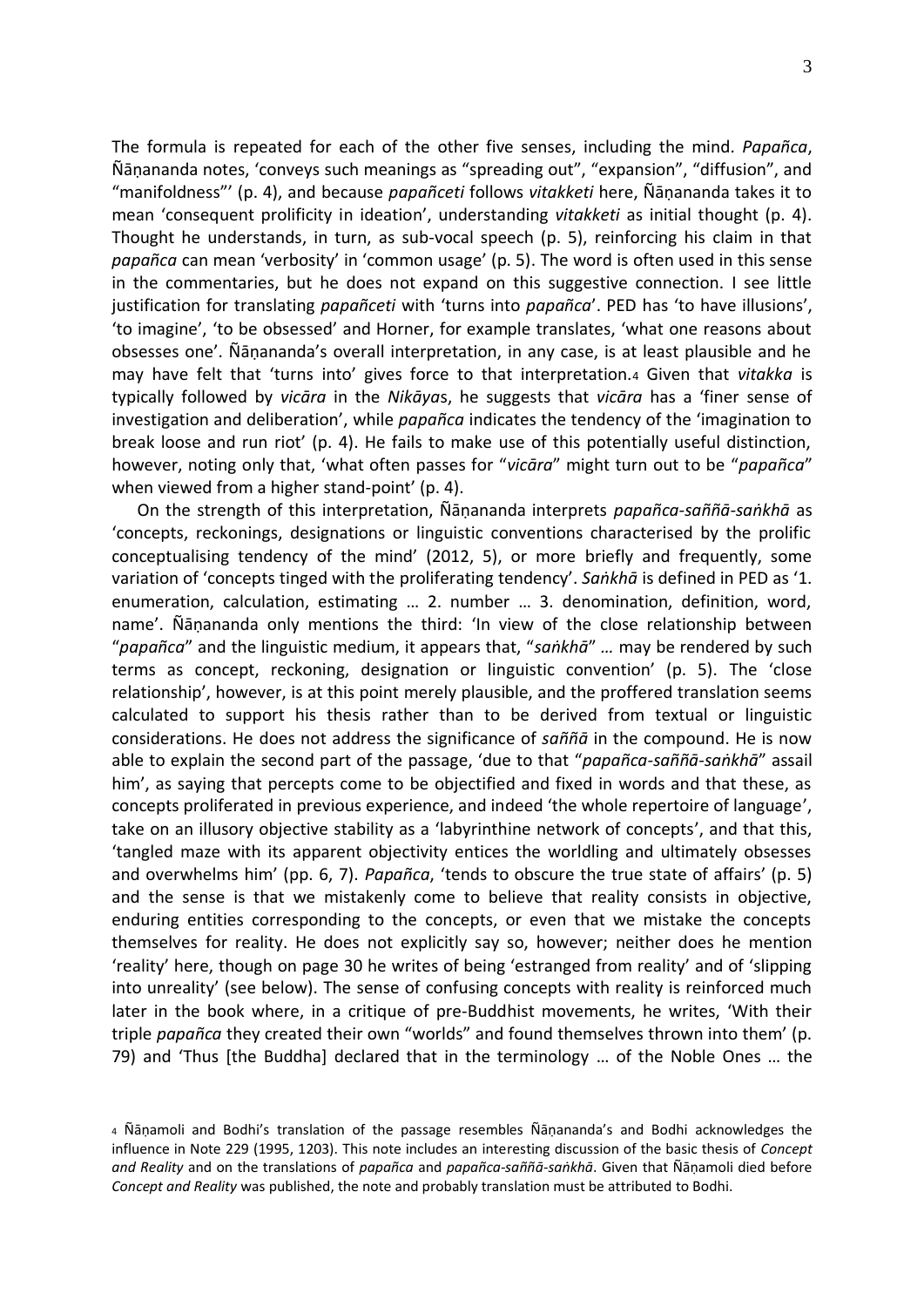"world" is indistinguishable from the concept thereof' (p. 80). Earlier he had written that the, 'world of concepts' 'melts away' in the meditation of an *Arahant* (p. 58).

The apparent objectivity of concepts, he maintains, is due to 'certain peculiarities' of language itself, specifically the stability of vocabulary and grammar necessitated by their public character (p. 6). Though the assertion is perhaps not unreasonable, there is no hint of such an understanding in the *sutta* itself, and Horner's translation seems more straightforward: 'What one reasons about obsesses one; what obsesses one is the origin of the number of perceptions and obsessions which assail a man', evidently taking *saṅkhā* in the sense of 'number', *saññā* as 'perceptions', and *papañca* as 'obsessions'.

To the extent that they have engaged with the argument, other scholars would seem to concur with the characterization of Ñāṇananda's thesis given above, though not always agreeing with the thesis itself. Sue Hamilton understands Ñāṇananda as referring to a proliferation of thoughts and imaginings. She asserts, however, that he fails to recognize the sense of *papañceti* as 'making manifold'; for her the problem is not an excess of concepts but that 'in seeing things as manifold one is attributing independent existence to them, and to oneself as perceiver' (Hamilton 1996, 57). Nyanaponikas too understands Ñāṇananda as problematising the proliferation of concepts. He would seem to disagree with Ñāṇananda however, understanding these words in terms of 'diffuseness' and 'differentiation' and translating the passage, 'Whatever man conceives (*vitakketi*) that he differentiates (*papañceti*); and what he differentiates, by reason thereof ideas and considerations of differentiation (*papañca-saññā-sankhā*) arise in him' (Nyanatiloka 1980, 233). In spite of explicit agreement with Ñāṇananda's translation of *papañca* on page 141, Steven Collins actually translates *papañceti* as, 'has (vain) imaginings' and *papañca-saññā-saṅkhā* as 'Imaginings, ideas, and estimations' (Collins 1982, 141, 285 n. 7). More or less agreeing with Ñāṇananda's interpretation as presented above, Ñāṇamoli and Bodhi translate, 'What one thinks about, that one mentally proliferates. With what one has mentally proliferated as the source, perceptions and notions tinged by mental proliferation beset a man' (Ñāṇamoli and Bodhi 1995, 230). Evidently there are multiple defensible ways of understanding these terms and of interpreting this passage. Like Ñāṇananda, each of these scholars plugs his or her preferred translation into multiple passages, yielding divergent but plausible readings. None of these scholars, however, has engaged with Ñāṇananda's argument extensively or in detail.

#### Concepts as bonds

Ñāṇananda claims a close association of *papañca* on the one hand with *taṇhā*, *māna*, and *diṭṭhi* on the other, with each said to entail the other. The connection to the present *sutta* is rather strained, but Ñāṇananda cites several commentarial texts asserting the association and even identity of *taṇhā–māna–diṭṭhi* with *papañca* and *papañca-saññā-saṅkhā* (Ñāṇananda 2012, 11–12). Recognizing the mutual entailment between them, he yet reserves a kind of priority for *papañca*/*papañca-saññā-saṅkhā*: 'Nevertheless "*papañca*" can be regarded as something fundamental to *taṇhā, māna* and *diṭṭhi*' (p. 12). The message of the *sutta*, he concludes (pp. 12–13), is that,

<sup>5</sup> Given that Nyanatiloka Bhikkhu died in 1957, these comments must have been written by Nyanaponika Bhikkhu, the editor of the 1980 edition of *Pali Buddhist Dictionary*.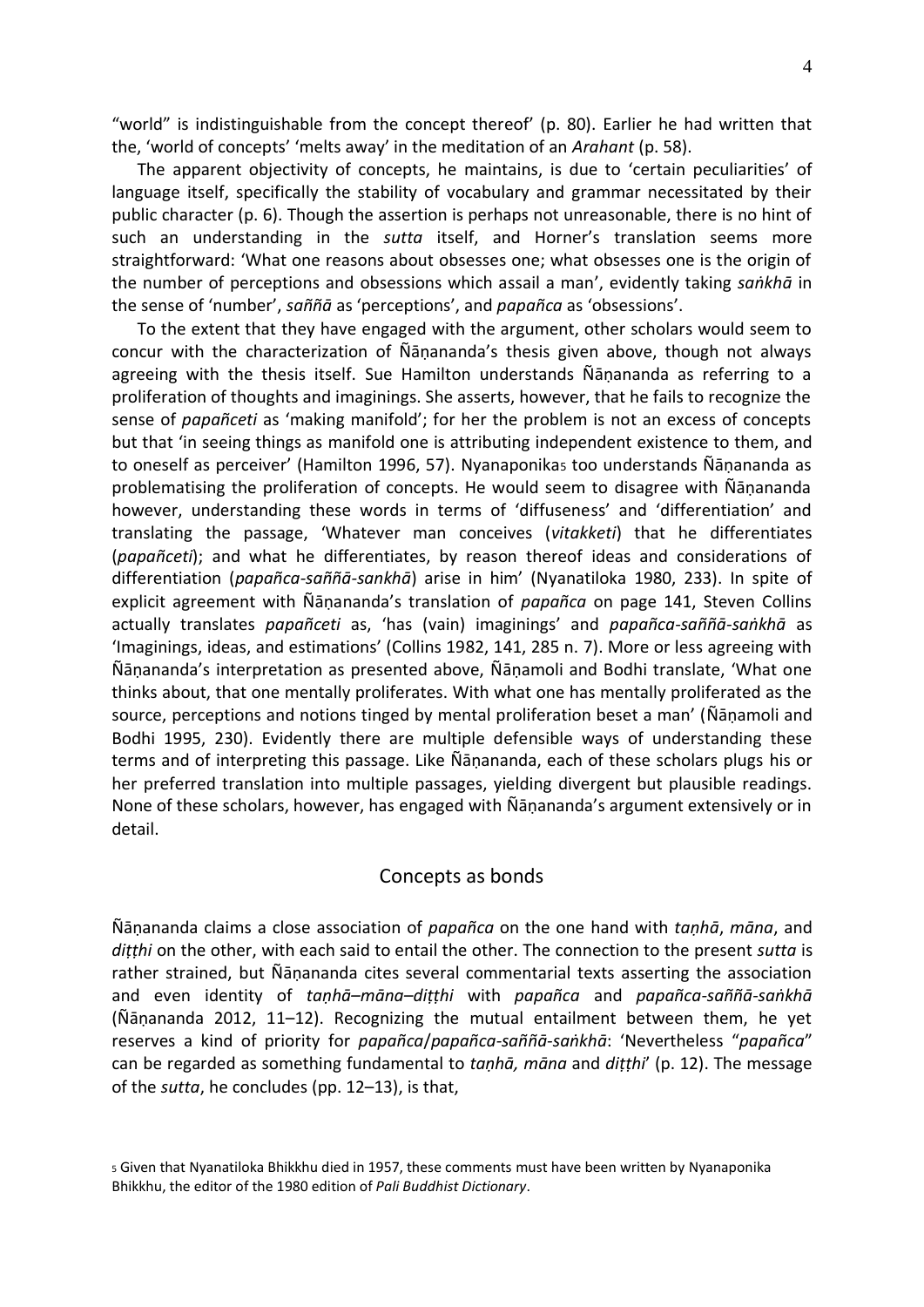If one does not entertain Craving, Conceit and Views (*taṇhā, māna, diṭṭhi*) with regard to the conditioned phenomena involved in the process of cognition, by resorting to the fiction of an ego, one is free from the yoke of proliferating concepts and has thereby eradicated the proclivities to all evil mental states.

This sentence would seem first to give priority to *taṇhā–māna–diṭṭhi*, but to reverse the priority at the end. It seems to mean that 1) proliferating concepts constitute a yoke that leads to evil mental states, 2) *taṇhā–māna–diṭṭhi*, themselves 'evil mental states', motivate the proliferation, but also 3) the proliferation motivates those same evil states. He may want to say that that proliferating concepts provide the link through which *tanhā*, *māna*, and *diṭṭhi* are reinforced over time, or simply that the two are mutually reinforcing, and that purifying the mind requires (also?) the elimination of conceptual proliferation. In any case, the decisive role of concepts is central to his thesis.

Ñāṇananda carries this to the point of warning against thinking and concepts altogether. Under 'Path to Non-Proliferation' he asserts (p. 30),

The consummation of the training in sense restraint, therefore, consists in the ability to refrain from 'thinking in terms of' (*maññanā*) the data of sensory experience. The chimerical and elusive nature of sense data is such that as soon as one thinks in terms of them, one is estranged from reality.

Given that the mind is included in the senses, this would seem to indicate refraining from thinking at all. In support of this odd claim, he cites Sn 147, *yena yena hi maññanti, tato taṃ hoti aññathā*, translating as, 'In whatever egoistic terms they think of an object, *ipso facto* it becomes otherwise' (p. 30). The 'egoistic terms' he associates with *maññanā* would seem to have its justification elsewhere in the passage, but if he means this as an interpretation of *maññanā* itself, he may be problematizing only a particular mode of thinking; however, it seems more consistent with the body of *Concept and Reality* and the preceding statement to suppose that he finds all conceptual thought problematic. He more often translates *maññanā* with 'imaginings'. In any case, a more direct translation would be, 'Whatever they think/imagine/conceive, it is otherwise', and the context is that 'they' are thinking about self, not about, or necessarily in terms of, sense experience. Ñāṇananda continues with a discussion of the 'relentless tyranny of the empirical consciousness' (p. 30) and the claim that 'No sooner does one clutch at these [sense] data with "*maññanā*" (imaginings) than they slip into unreality' (p. 30). He has by now equated *maññanā* with *papañca*, an equation supported by the commentaries. It is unclear whether 'they' in this sentence refers to 'one', 'data', or 'imaginings'.<sup>6</sup> It is worth noting that sense experience has now come to share the blame, presumably because in the *Madhupiṇḍika* formula, sense experience leads to *vitakka* and *papañca*.

Ñāṇananda begins the previous section, the 'Bondage of Concepts', by quoting the *Vepacitti Sutta* (S IV 202) to the effect that 'conceptual proliferation' (translating *papañcita*) is among the bonds of Māra (p. 16). In this *sutta*, *maññita*, *iñjita*, *phandita*, and *mānagata* accompany *papañcita* with the same treatment: 'I am' ('I shall be' etc.) is said to be 'imagination', 'agitation', 'palpitation', *papañcita*, and 'conceit'. As such, they are each 'a disease, … an abscess, a barb', to be avoided. Even if *maññita* were translated 'thinking' or 'conceptualization' this passage does not constitute a claim by the Buddha that concepts in

<sup>6</sup> Ñāṇananda's English is less than perfect and 'they' could well refer to 'one'.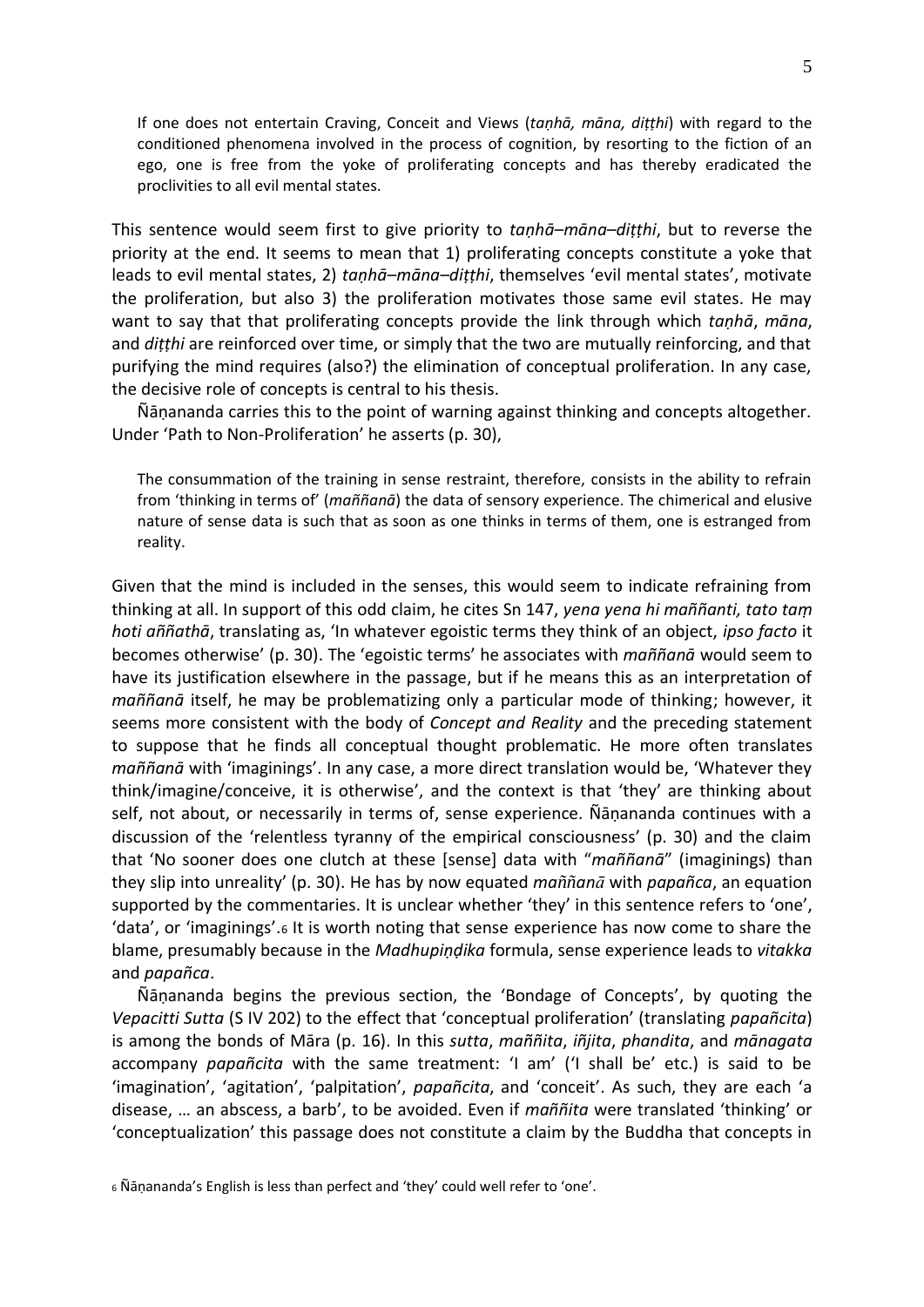general bind us to *saṃsāra*, and 'agitation' and 'palpitation' seem to point more to momentary attitudes or emotions than to thought. What is explicitly said to be a bond in this *sutta* is *maññamāno*, which could indeed mean conceptual thought, but could also indicate having opinions, taking something *as* something, imagining (PED s.v. *maññamāno*). In any case, it is thoughts/imaginings related to 'I am' that are the problem here, not thought or concepts in general. Ñāṇananda draws perhaps the strongest evidence for the need to avoid thinking from the *Sakkapañha Sutta* (D II 277) where the Buddha says that mental states not accompanied by ratiocination (Ñāṇananda's translation of *avitakkaavicāra*) are superior to those 'accompanied by ratiocination' (*savitakka-savicāra*). Though he does not point it out explicitly, this *sutta* would seem to give the most nearly direct support to his definition of *papañca-saññā-saṅkhā* as concepts in that the practices here given, which include the superiority of non-thinking, prepare one for the path to the cessation of *papañca-saññā-saṅkhā*, translated here as 'concepts tinged with the proliferating tendency' (pp. 24–25). That, however eviscerates his earlier provisional distinction between *papañca* and *vicāra*, given that what here is said to be superior is the absence of *vitakka-vicāra* (*papañca*/*papañceti* as a single term does not occur in the *sutta*). The connection between thinking and *papañca-saññā-saṅkhā* is not univocal, however. The practices discussed here are the pursuit of that happiness, unhappiness, and equanimity which results in an increase of *kusalā dhammā*, with the added comment that such happiness and so on accompanied by *avitakka-avicāra* is superior. Other virtuous practices, including restraint of the senses, follow in this *sutta* with no further mention of *vitakka*. The noted superiority of *avitakka-avicāra* may indeed simply be a reference to progressing from the first to the second *jhāna*.

Just prior to the above passage, the Buddha says that *papañca-saññā-saṅkhā* is the origin of *vitakka*, which in turn is the origin of *chanda.* Ñāṇananda notes that this reverses the sequence of the *Madhupiṇḍika Sutta* and suggests a feedback loop in which concepts generated by the proliferating tendency spark more proliferation of concepts in a 'vicious circle' producing ever more oppressive concepts (p. 24). This dovetails nicely with the *Madhupiṇḍika* formula in which *papañca-saññā-saṅkhā* returns to assail the person who had engaged in *papañcita* – with *vitakka* substituted for *papañca* rather than preceding it. Such self-reinforcing cycles certainly do occur in human psychology and pointing out possible references to them in the Pāli material is a valuable contribution.

### The superstitions of grammar

Language itself is painted as a part of the problem, and in particular the 'superstitions of the grammatical structure' (Ñāṇananda 2012, 29). By this he means inflection, the conjugation of verbs and declension of nouns. 'By establishing a correspondence between the grammar of language and the grammar of nature, [the average person] sets about weaving networks of "*papañca*"' (p. 50). Through inflection, 'concepts are invested with the necessary flexibility and set on their tracks to proliferate as *taṇhā, māna* and *diṭṭhi* "*papañca*"' (p. 52). One pursuing *Nibbāna*, on the other hand, 'endeavours to refrain from egoistic imaginings based on the flexional pattern' (p. 50). He gives no clue as to why 'egoistic imaginings' would be so based, and his statement that inflection is an 'elementary feature in language' (p. 50) is mistaken. Sinhala (and Pāli) is more highly inflected than, say, English, and languages like Thai are not inflected at all; yet 'egoistic imaginings' seem quite as common across the board. The discussion is based on the *Mūlapariyāya Sutta* (M I 1) in which the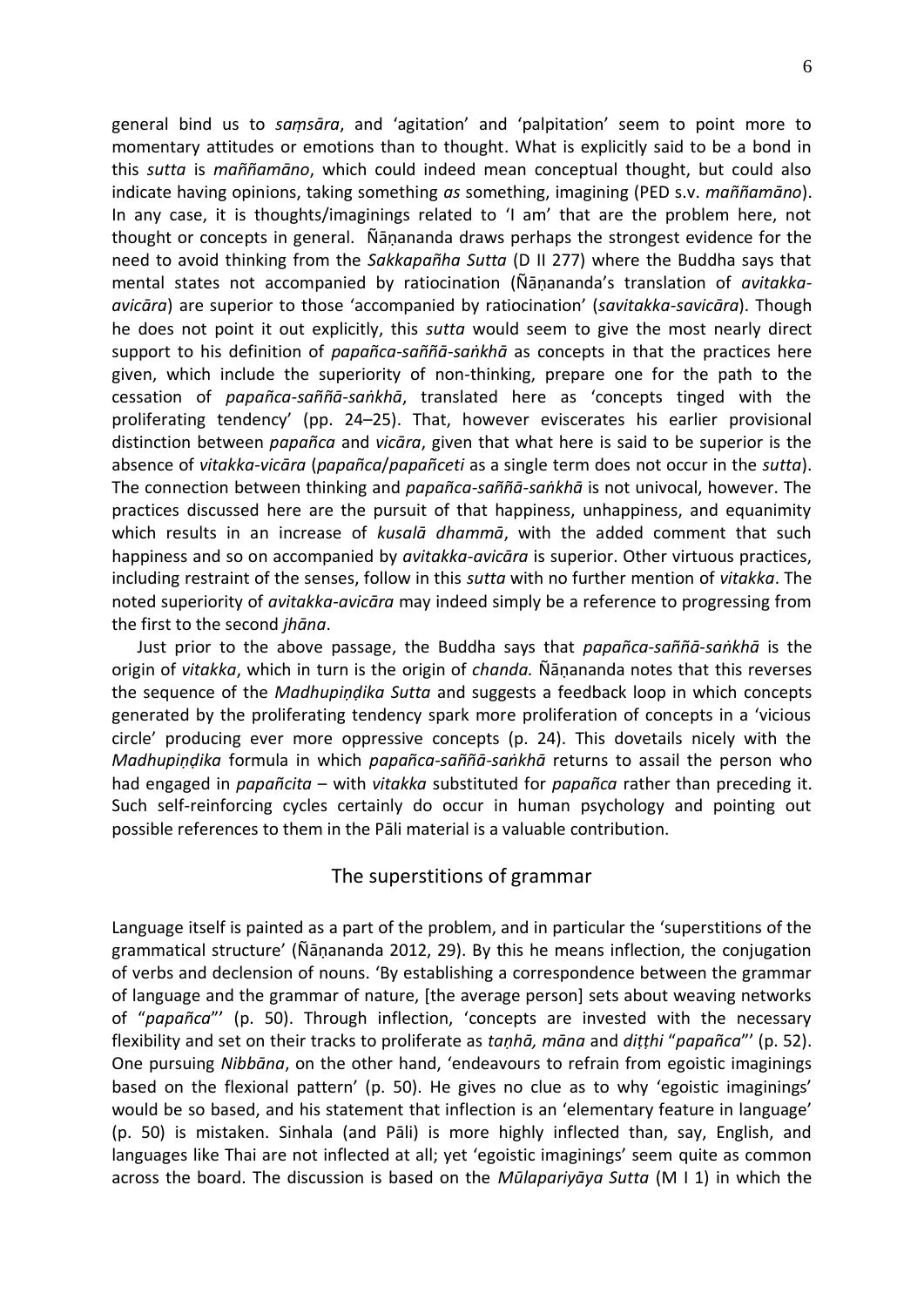Buddha runs through ways of thinking about abstract realities (earth, water, fire, wind, etc.) using inflections among other constructions. However, there is no implication that we are forced to think 'on the earth' (*paṭhaviyā*), 'from the earth' (*paṭhavito*), 'earth is mine' (*paṭhaviṃ meti*) (Ñāṇananda's translations, p. 49) by the inflections. Indeed, *paṭhaviyā* does service for the dative, genitive, instrumental, and ablative as well as locative. The point of the *sutta* seems to be rather that I tend to understand and live in the world mistakenly as *my* world, as my possession, perhaps indeed with the aid of abstractions, intellectual constructs, concepts; but concepts and grammar *per se* are not blamed in this *sutta* for leading me astray.

I certainly do not deny the possibility that grammatical structures influence how we think and even perceive. However, Ñāṇananda has neither demonstrated that the *Nikāya*s suggest such an influence nor has he engaged with the questions of how and to what extent such an influence may operate.

#### Resuscitating concepts

The problematisation of concepts and grammar raises two serious difficulties. First, The Buddha himself used concepts and grammar extensively in conveying his teachings. Second, if concepts and grammar *necessarily* mislead, then the argument given here, consisting in concepts and grammar, is misleading. Ñāṇananda, to his considerable credit, explicitly recognizes both difficulties and attempts to address them.

Having declared that concepts are 'brought about', 'crystallized', 'fabricated', 'agglutinated' by the *āsava*s, he asserts that, having eliminated them, 'concepts in the strict sense of the term cannot occur in the emancipated mind … though [an *Arahant*] may think and speak with the help of worldly concepts' (pp. 77–78). Apparently attempting to elucidate that sentence, he writes that for the *Arahant* concepts lose their '*fecundity …* they will never fertilize or proliferate into any kind of rebirth' (p. 78). Earlier, he has hinted that for the *Arahant*, concepts are outshined, as it were, by wisdom rather than eliminated (p. 60), and explicitly, that 'all concepts have become transparent to such a degree [that they] have yielded to the radiance of wisdom' (p. 64). Similarly, he suggests that *Arahant*s 'see *through* concepts'<sup>7</sup> (p. 64; see below for the context of these remarks), and that we ordinary folks too should look 'through' not 'at' them (p. 84): We should not take even doctrinal concepts as ultimate categories. This is illustrated very briefly in a footnote (p. 84) citing the *Poṭṭhapāda Sutta*,

From a cow comes milk, and from milk curds, and from curds butter … ghee … junket; but when it is milk, it is not called curds or butter or ghee or junket. … Just so Citta, when any one of the three modes of personality (i.e., the gross, the mental and the formless) is going on, it is not called by the names of the others. For these, Citta, are merely names … And of these a Tathāgata … makes use indeed, but is not led astray by them. (D I 202)

This passage is evidently a caution against taking verbal distinctions as absolute and I suspect that much could have been made of it in clarifying his position. However, we are left with concepts that, for the *Arahant*, cannot occur in the 'strict sense', but are nevertheless lacking in fecundity and are transparent. A distinction between concepts in the 'strict sense'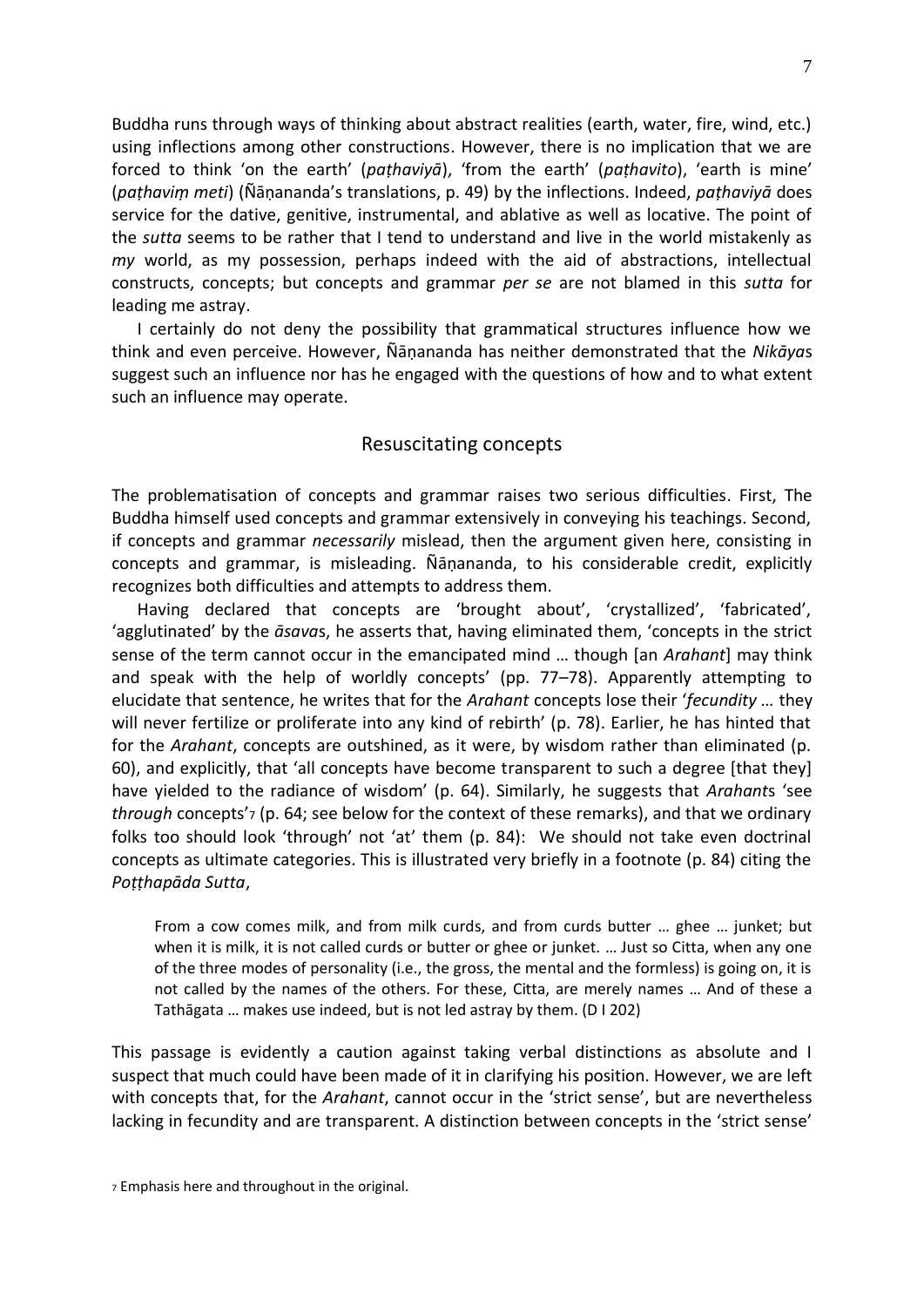and other concepts seems hinted at here, but there is no elucidation of what the distinction might be.

He seems also to recognize that his thesis, taken too literally, demolishes itself:

Hence the dialectician has to realise the fact that he is at the mercy of concepts even in his dialectical attempt to demolish concepts … A dream may be proved false in the light of waking experience, but all the same, it is relatively true as a *fact* of experience. Similarly, the deluding character of concepts is a fact of experience and must not be ignored on that account. Concepts, for all their vicious potency to delude us, are not to be blamed *per se,* for they are merely objectifications or projections of our own *taṇhā*, *māna* and *diṭṭhi* … Hence, in the last analysis, concepts have to be tackled at their source. They are not so much to be demolished, as to be comprehended and transcended. (p. 90)<sup>8</sup>

What 'comprehended and transcended' may mean is somewhat clarified in other remarks. Much, I think, could have been done with the passing recognition of concepts as facts of experience. In any case, Ven. Ñāṇananda's strategy in addressing the difficulty goes some distance toward allowing for the fact that the Buddha did think and use concepts and may also somewhat clarify what he means by 'looking through' concepts. The strategy is to recognize the 'Relative Validity and Pragmatic Value of Concepts', the title of the section beginning on page 36. Referring to the well-known parable of the raft, he writes that concepts may have utility in striving to reach the other shore, but that having arrived they must be discarded (pp. 38–40). As the raft is improvised of 'twigs and branches', *sammādiṭṭhi* is '*improvised* out of the medium of language and logic in worldly parlance' (p. 40). The point is now to avoid clinging dogmatically to concepts, rather than to avoid them altogether. Indeed, he notes later that prematurely rejecting all concepts would be like discarding the raft before having crossed the river (p. 94). Still, having arrived on the other shore even *sammā-diṭṭhi* is to be discarded (p. 38) and he elsewhere cautions that a person may 'conceive attachment *(rāga)* or delight *(nandi)* for those very concepts which he utilises to attain *Nibbāna*' (p. 72).

He expands on the theme with the idea that concepts can be used to eliminate concepts: *sammā-diṭṭhi*, 'embodies the seed of its own transcendence, as its purpose is to purge the mind of all views inclusive of itself' (p. 41). Earlier, he introduced the metaphor of pegs in support of this claim. Commenting on the *Sakkapañha Sutta* passage cited p.5 above (D II 277) he writes, 'It is significant that … *"*applied and sustained thoughts*" (vitakka vicāra)*  conducive to wholesome mental states are utilised to eliminate those conducive to unwholesome mental states' (p. 26). Concepts, then, have relative value for a 'carpenterlike operation for the deconceptualisation of the mind, whereby each successive "peg" is being replaced by a sharper one until at last he is able to pull out with ease the sharpest of them all' (p. 26). The sense of 'looking through' concepts would then seem to be that the *Arahant* sees reality as it is, independent of concepts *about it*, while retaining facility in utilizing concepts as indicators directing others to such a vision and as tools for knocking out concepts. This makes sense, leaving aside the claim that concepts 'cannot occur' to him. However, it's quite a stretch to understand the *Sakkapañha Sutta* as proposing the use of thoughts to eliminate thoughts and the *sutta* which he references for the 'peg' metaphor,

<sup>8</sup> From 'Limitations of the Dialectical Approach'. The section however is more a critique of attempts to invalidate all concepts in general than a reflection on the present thesis. The relevance to *Concept and Reality*  has already been given in bits and pieces scattered about earlier material.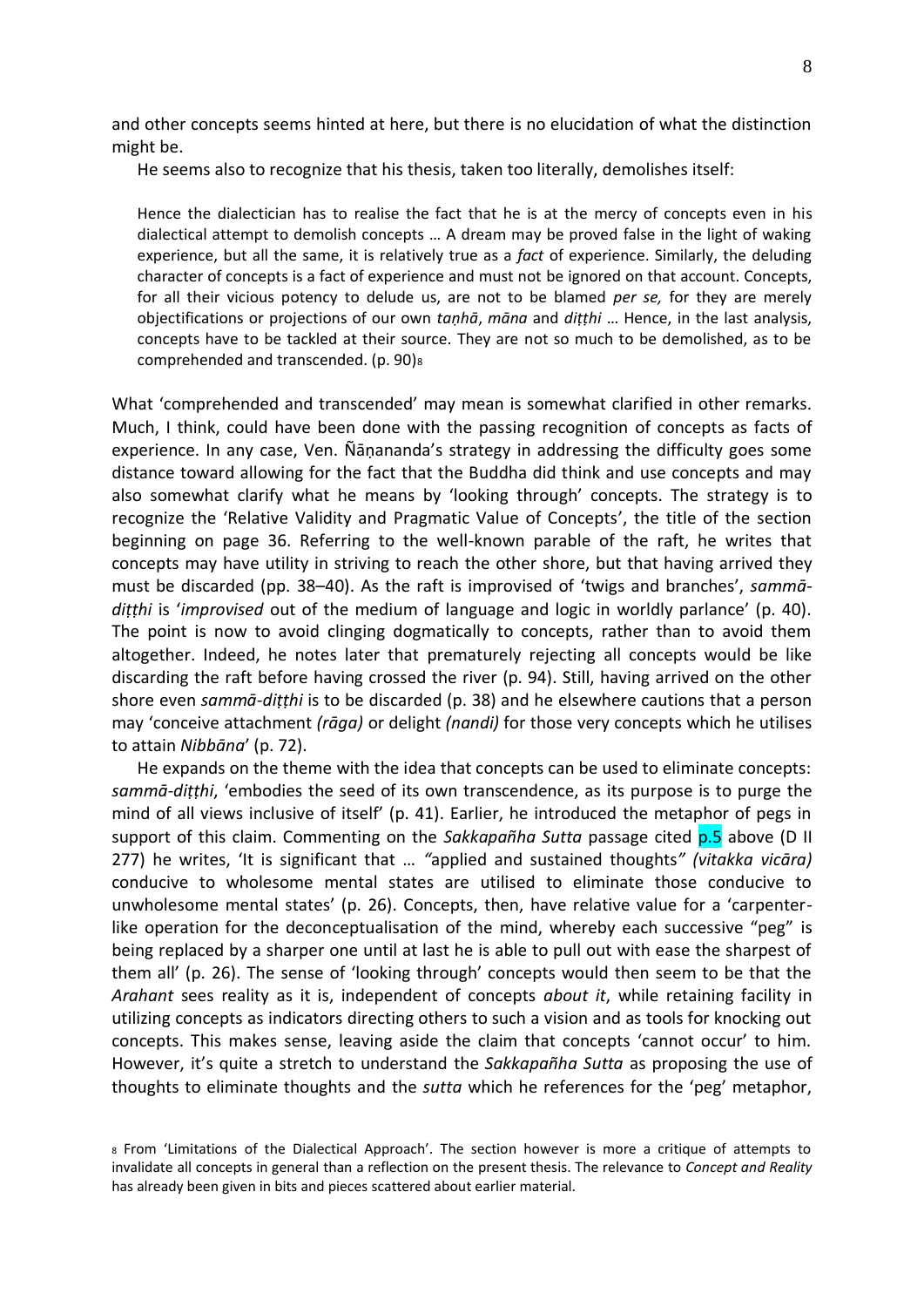the *Vitakkasaṇṭhāna Sutta* (M I 119–122) does not describe a process of 'deconceptualisation of the mind'. Rather it describes methods of cleansing the mind of *vitakkā chandūpasaṃhitāpi dosūpasaṃhitāpi mohūpasaṃhitāpi* 'thoughts associated with desire … aversion … and confusion' (tr. Horner), for the sake of achieving the *jhāna*s. The techniques involve shifting focus to something that does not give rise to such 'thoughts', withdrawing attention from them, scrutinizing their peril, function and form, and outright repression. There is nothing here about using concepts to eliminate concepts, and indeed the *vitakka*s to be eliminated are almost certainly not concepts *per se*, but the fantasies, desires, and the like that arise to disturb the silently meditating monk. Moreover, the Buddha says at the close of the *sutta* that one who has mastered these techniques is able to avoid 'thoughts' he does not want and to 'think' whatever he pleases, *yaṃ vitakkaṃ ākaṅkhissati taṃ vitakkaṃ vitakkessati* (M I 122).

Ultimately, according to Ñāṇananda, concepts are to be overcome (eradicated, seen through, etc.) through wisdom 'which is immediate and intuitive' (p. 26). Wisdom can eradicate the 'illusion of an ego' (p. 33), melt away the 'world of concepts' (p. 58), and 'outshine' concepts (p. 58), allowing the *Arahant* to 'see through' them (p. 64), making them 'transparent' (p. 70). Wisdom is able to complete what the concepts of the *Dhamma* can only begin (pp. 83–84).

Where earth finds no footing – an application of the thesis

Ñāṇananda puts these ideas to good use in interpreting controversial passages in the *Udāna* and the *Dīgha Nikāya*.

In response to the question 'Wherein do those four great elements viz. earth, water, fire and air cease altogether?' the Buddha answers:

Consciousness which is non-manifestative [sic], endless, lustrous on all sides, Here it is that earth and water, fire and wind, no footing find … Name and form, all these are here cut off without exceptions [sic], When consciousness comes to cease, these are held in check herein. (p. 61; from D I 222–223)

In the *Udāna* in connection with the death of the newly enlightened Bāhiya, the Buddha says,

There, where earth, water, fire, and wind no footing find, There are the stars not bright, nor is the sun resplendent, No moon shines there, there is no darkness seen. And then when he, the Arahant, has in his wisdom seen, From well and ill, from form and formless, is he freed. (Ud 1 10; p. 59)

Both passages are easily interpreted as indicating a transcendent *Nibbāna*-realm or ultimate reality, with the *Dīgha* passage possibly identifying it with a pure all-encompassing consciousness. Ñāṇananda disagrees, insisting the *Udāna* utterance is not part of the Buddha's answer to the monk's question about Bāhiya's rebirth and taking issue with Dhammapāla's understanding that the Buddha is describing *Nibbāna* as a sort of realm where all is light in spite of the absence of a sun or moon (pp. 50–60). He holds that, on the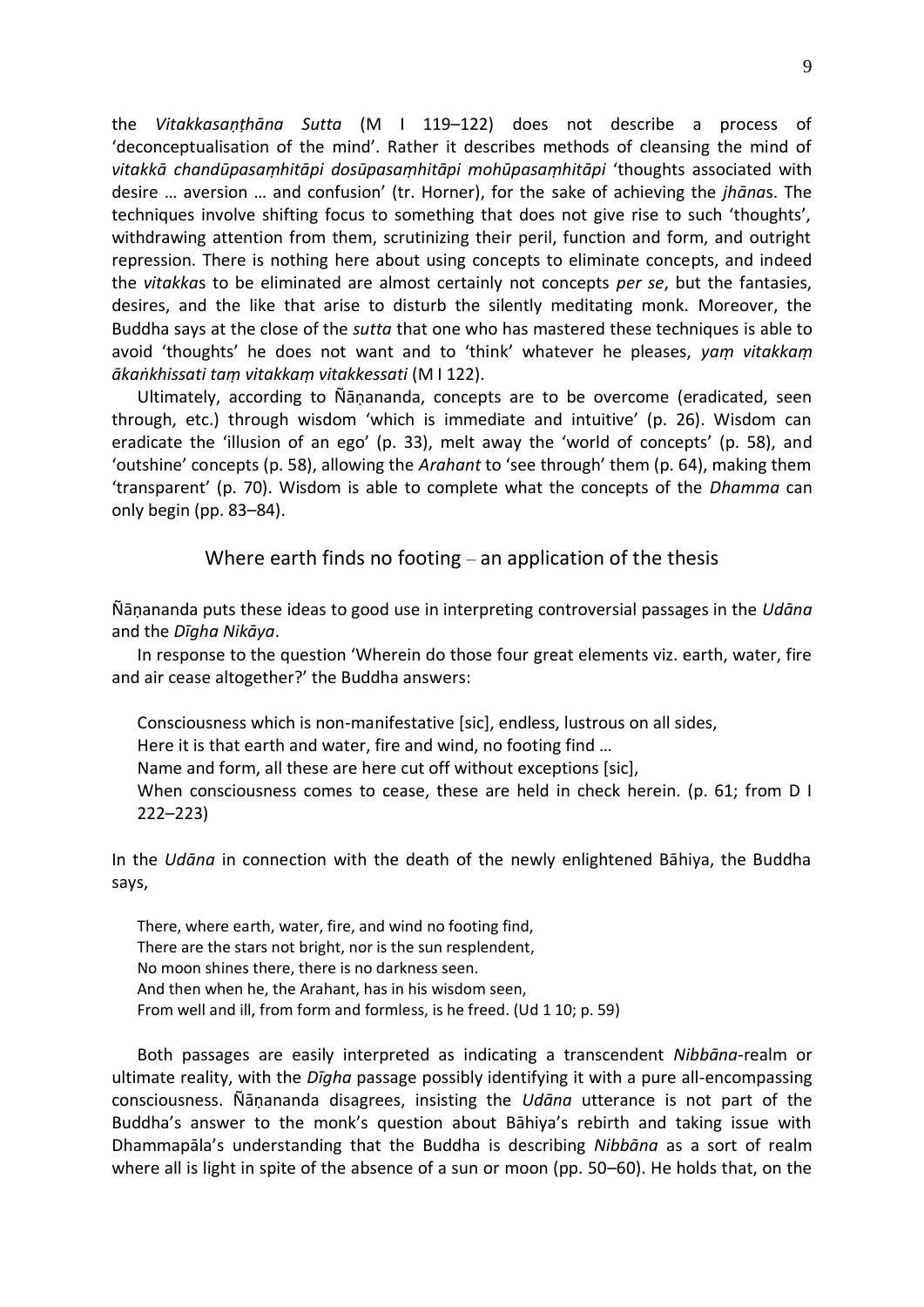contrary, in both passages the Buddha is speaking of the mind of the living *Arahant*, where the *concepts* of earth, water, fire, and wind find no footing and in which the light of wisdom outshines the *concepts* of the sun and moon.

This is a promising approach to such passages and I would like to have seen more done with it. Nevertheless, while the approach applies the notion that *Arahant*s are in some sense beyond concepts, the interpretations do not constitute an illustration of concepts estranging persons from reality. Ñāṇananda's claim is rather that certain words in these utterances may be misconstrued as referring to objective entities rather than to concepts *of* those entities. That leaves open the possibility that in other utterances the same words, and concepts, may refer to the objective entities themselves.

# Validation of the thesis

Ñāṇananda 'validates' the thesis that concepts bind one to *saṃsāra* with reference to *Paṭicca-samupāda*, and in particular, the mutual dependence of *viññāṇa* and *nāma-rūpa* as given in the *Mahānidāna Sutta* (p. 73). These two give rise to and turn back upon each other in a cycle, being as it were the engine driving the whole process. If either ceases, both cease, and the subsequent links must cease as well, thus constituting liberation. This is, I believe, an uncontroversial interpretation of the *sutta*. The connection with concepts, and the validation claimed, is that 'all pathways of *concepts* and *designations* converged on [said cycle], providing sufficient scope for wisdom to work its way through' the 'seething mass' of the *viññāṇa*–*nāma-rūpa* 'vortex' (p. 75). The relevance of this claimed convergence to the cessation of *viññāṇa* and *nāma-rūpa* is perhaps somewhat clarified two pages later (p. 77):

'Form' (*rūpa*) can secure a basis in consciousness only in collaboration with 'name' (*nāma*) and this is where the concept comes in. Though matter … cannot be completely transcended so long as one's physical body is there, 'name-and-form' as the concept of matter can be dissolved or melted away through wisdom.

He is saying that eliminating the concept of matter would end the *viññāṇa*–*nāma-rūpa*  cycle, leading directly to liberation. Even if we accept this at face value, however, the critique of concepts in general has not been validated. But it seems passing strange that simply holding or relinquishing a concept of matter would be the key to bondage and liberation, or indeed that the *nāma-rūpa* of *Paṭicca-samupāda* refers specifically to a concept of matter. I suspect that Ñāṇananda intended a more general interpretation, say *nāma-rūpa* as concepts of objects of consciousness as a whole (*rūpa* generalized from visual form). He does not, however, make any such possibility explicit.

The claim is that all concepts and designations converge on the vortex, with the implication that they drive the cycle. He supports the claim with a passage from the *Mahānidāna Sutta*:

*Ettāvatā kho Ānanda jāyetha vā jīyetha vā mīyetha vā cavetha vā uppajjetha vā, ettāvatā adhivacanapatho, ettāvatā niruttipatho, ettāvatā paññattipatho, ettāvatā paññāvacaraṃ, ettāvatā vaṭṭaṃ vaṭṭati itthattaṃ paññāpanāya, yadidaṃ nāmarūpaṃ saha viññāṇena.* (D II 63)

Translated (p. 75),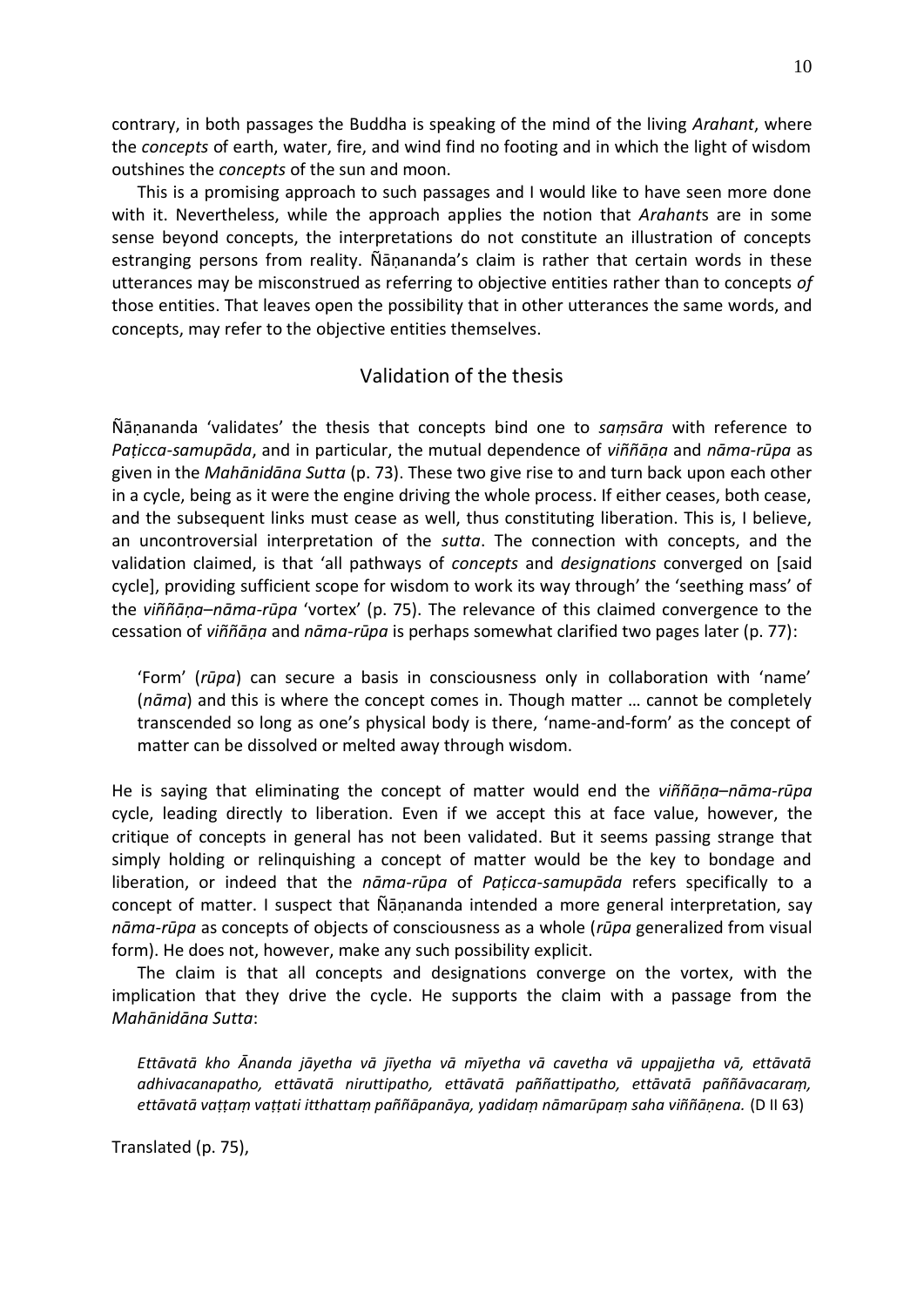11

In so far only, Ananda, can one be born, or grow old, or die, pass away or reappear, in so far only is there any pathway for verbal expression, in so far only is there any pathway for terminology, in so far only is there any pathway for designations, in so far only is there any sphere of knowledge, in so far only is the round (of *samsaric* life) kept going for there to be any designation of the conditions of this existence.

Walshe's translation is a bit clearer,

Thus far, Ānanda, we can trace birth and decay [etc.], thus far extends the way of designation, of concepts, … the sphere of understanding, thus far the round goes as far as can be discerned in this life, namely to mind-and-body together with consciousness.

The passage does not say that the cycle is constituted by or depends on concepts and designations, but rather that *nāma-rūpa* and *viññāṇa* in some sense constitute the range of what *can* be known conceptually. It says that *nāma-rūpa* and *viññāṇa* demark the limits of conceptual knowledge, not that concepts cause there to be *nāma-rūpa* and *viññāṇa*. Now, I very much suspect that *nāma-rūpa* and *viññāṇa* can be usefully understood as having some connection to concept formation. However, Ñāṇananda has failed to show that such an understanding is a workable interpretation of the source material and is thus far from exploring the dynamics of such an interpretation.

It is in this context that Ñāṇananda writes that concepts are brought about by the *āsava*s (see above p. 7). The *āsava*s in turn are eliminated through wisdom, such that 'concepts … cannot occur' (p. 78). This allows him to mention *avijjā* and *saṅkhāra,* the two items preceding *viññāṇa* in the standard formula of *Paṭicca-samupāda, avijjā*, being 'leavened, as it were' by the *āsava*s, and the *saṅkhāra*s as the 'dynamic manifestations' of the *āsava*s (p. 78). Nowhere does Ñāṇananda note that the *āsava*s include *kāmāsava*, *bhavāsava*, *avijjāsava*, and (sometimes) *diṭṭhāsava*; in any case, the assertion that *āsava*s bring about concepts remains unsupported. We note here that while he has been concerned to give causal priority to concepts over *taṇhā–māna–diṭṭhi*, Ñāṇananda here clearly gives that priority to the *āsava*s in spite of their close resemblance to *taṇhā–māna–diṭṭhi*. However, the *āsava*s are not mentioned outside this single, albeit long, paragraph.

Apparently continuing the attempt to validate his thesis, Ñāṇananda claims that the Buddha, 'declared that in the terminology … of the Noble Ones … the "world" is indistinguishable from the concept thereof' (p. 80) followed by several supposedly supporting passages that he accurately summarizes as, 'the world is what our senses present it to us to be' (p. 81), slipping from the sense experience discussed in the *sutta* to the 'concept thereof' (not discussed in the *sutta*) of his claim. I fail to see the relevance to the present argument. Neither that the world is what is presented by the senses nor that it is a conceptual structure entails that concepts bind us to the cycle of rebirth.

In an attempt to show that we wrongly take 'predicability' rather than experience as the ultimate criterion of truth, he cites the *Saṃyutta Nikāya*:

*Akkheyyasaññino sattā - akkheyyasmi patiṭṭhitā akkheyye apariññāya - yogaṃ āyanti maccuno akkheyyañca pariññāya - akkhātāraṃ na maññati taṃ hi tassa na hotīti - yena naṃ vajju taṃ tassa natthi* (S I 11)

Translated (pp. 81–82) as: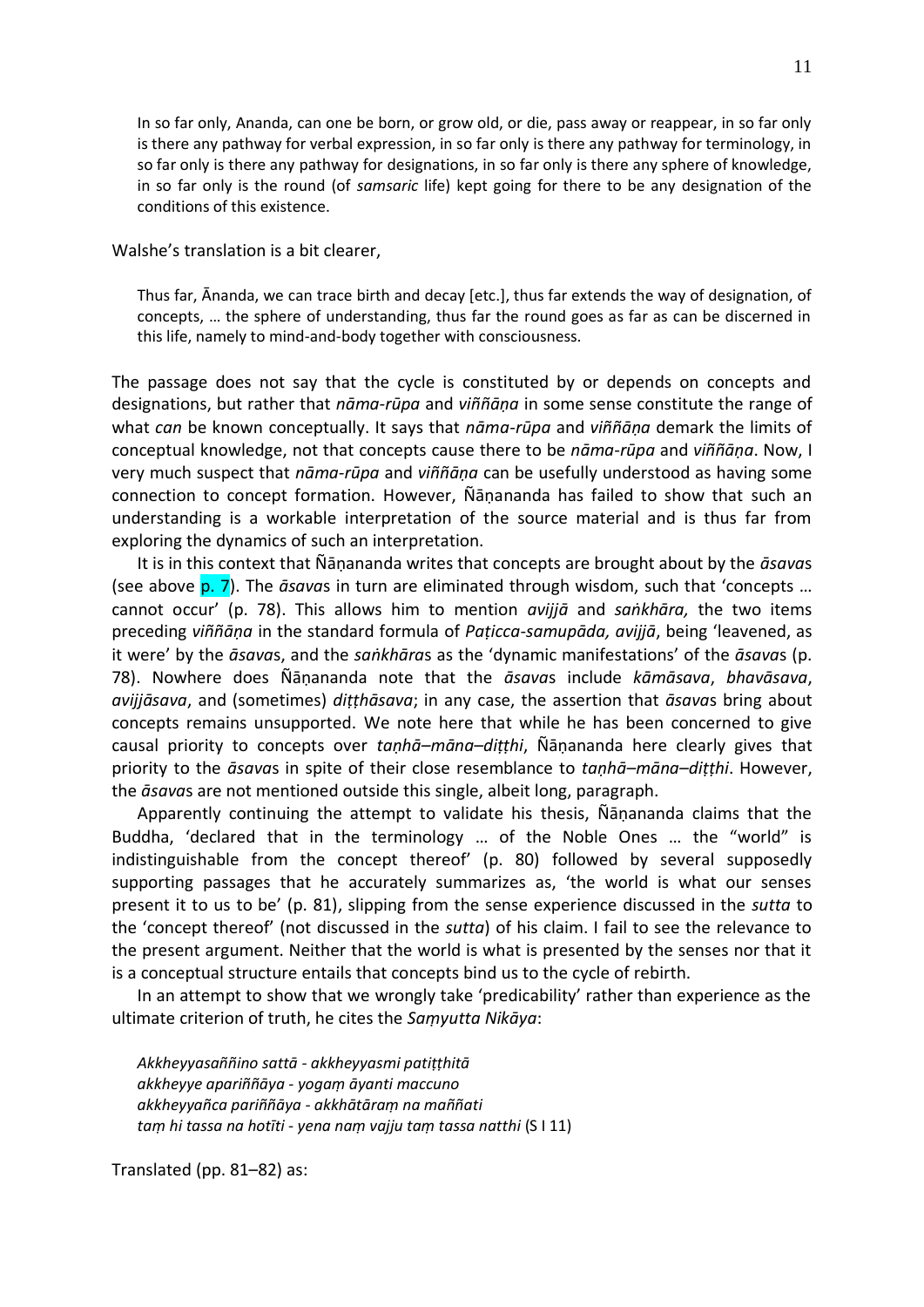Men, aware alone of what is told by names, Take up their stands on what is expressed. If this, they have not rightly understood, They go their ways under the yoke of Death. He who has understood what is expressed, He fancies not, as to 'one who speaks'. Unto him such things do not occur, And that by which others may know him That, for him, exists not.

Bhikkhu Bodhi more simply, and I think, more accurately translates (2000, 99):

Beings percipient of what can be expressed Become established in what can be expressed. Not fully understanding what can be expressed, They come under the yoke of Death.

But having fully understood what can be expressed, One does not conceive 'one who expresses.' For that does not exist for him By which one could even speak of him.

Ñāṇananda comments, 'Thus the worldling is at the mercy of concepts' (p. 82). Even if we allow that *akhāti* (declares, tells) refers to concepts,<sup>9</sup> the passage says that it is the failure to understand that constitutes bondage, not the concepts themselves. It would have been interesting to have explored the reference of 'understand' (*pariññāya*) here (the expressions themselves, what they refer to, the mode or possibility of expression, etc.). However, Ñāṇananda passes directly into a digression on 'existence' and 'non-existence' as false concepts (p. 83).

We have drifted rather far from the promised validation of the thesis of the bondage of concepts, and it cannot be said that the validation has succeeded.

#### **Interpretations**

In spite of shortcomings in Ñāṇananda's efforts to defend the thesis, it has intuitive force and further attempts to understand it may be in order. In general terms and expanded a bit from what was given earlier we may now characterize the thesis as:

Sense experience leads to thinking and 'conceptual proliferation', generating 'concepts tinged by the proliferating tendency'. Those concepts then return to oppress the individual, while also driving the further proliferation of concepts, drawn also from new sense experiences, in a vicious cycle of bondage. Concepts obscure reality, and together constitute a 'world' detached from reality. Living in that 'world', we are bound by concepts to *saṃsāra*. Liberation thus involves overcoming concepts in some sense. *Taṇhā, māna*, and *diṭṭhi* are intimately involved with

<sup>9</sup> But *akkheyya*, as an optative, would mean 'might tell', 'can tell', etc., thus Bodhi's 'can be expressed', or 'expressible', 'expressibility'.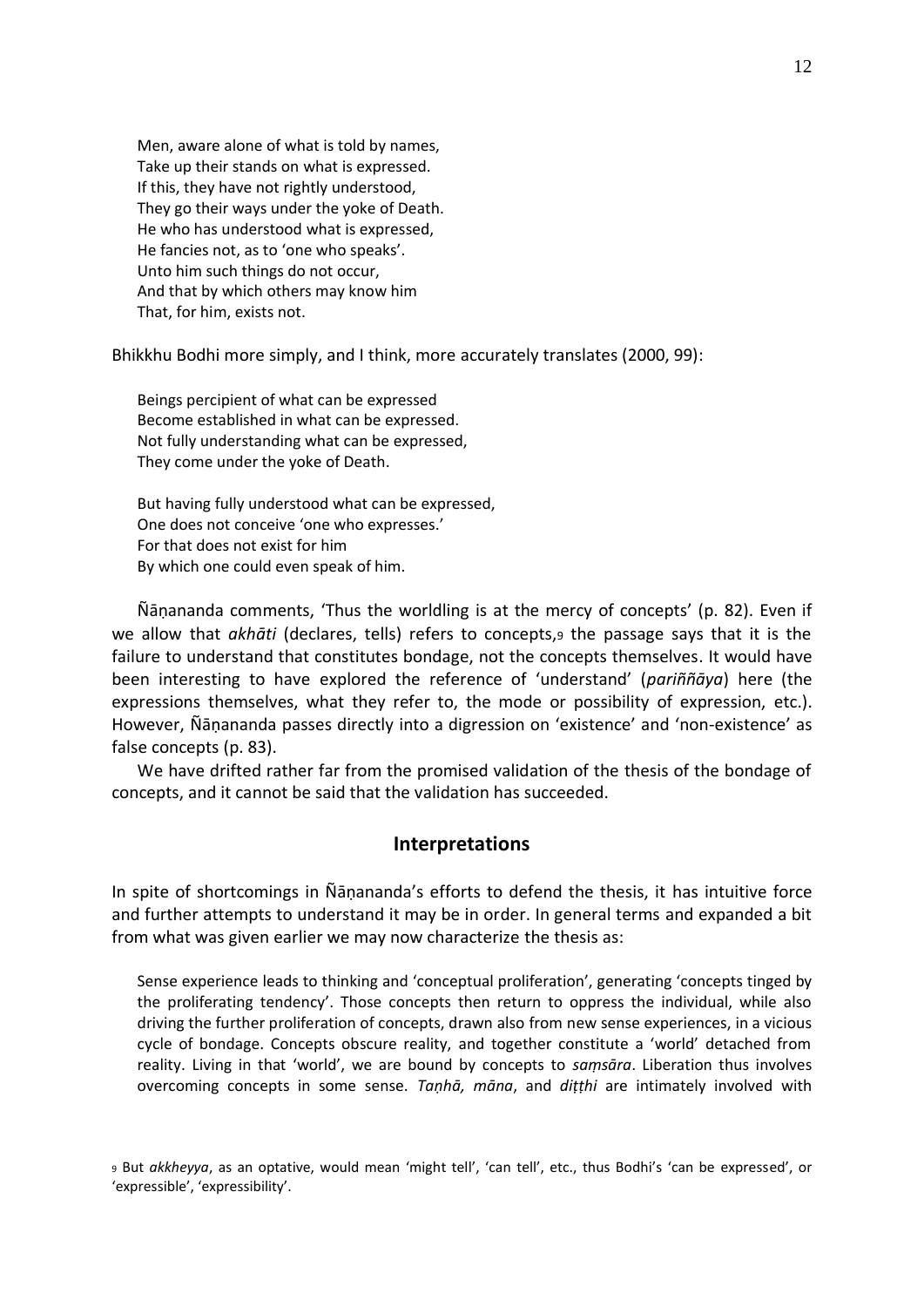concepts and in maintaining the cycle, though concepts retain priority in some sense. Wisdom has a role in achieving liberation from concepts.

What this means in concrete detail is not so clear. For one thing, overcoming concepts seems variously to mean eradicating them, transcending them, and seeing through them. Indeed 'concept', 'concept tinged by the proliferating tendency', and 'reality' are nowhere defined. No explicit distinction is made between 'concept' and 'tinged concept' and he tends to treat them as equivalent terms. It is important, at the same time, to keep in mind that Ñāṇananda seems to affirm the existence of reality independent of concepts (p. 81); at any rate I shall take it as such here. The problem, then, is not that we take it that there *is* objective reality, but rather that we are 'estranged' from reality by our concepts, and that that estrangement is, in some vague way, implicated in our bondage.

He may well be saying that we each build up a conceptual picture of the world, a reification, in his terms 'crystallization', of experience, which we continue to reaffirm and add to by recycling and re-affirming the same set of concepts and by generating new concepts reifying new experiences in ways that reinforce the existing conceptual structure. The self-referential nature of that structure would mean that it becomes more and more detached from independent reality,<sup>10</sup> somewhat resembling the 'epistemic closure' that haunts political discourse, isolating individual movements in self-affirming worldviews. To the extent that we live in terms of the structure rather than directly in terms of independent reality, we become less and less able to know things as they really are and hence to see the way to liberation. To construct a suggestive example:11 Suppose that I begin to think that my wife is unduly and unfairly critical of me. Every new criticism, mild or harsh, comes to be understood as undue and unfair, confirming and strengthening the earlier assessment. But I now also begin to perceive criticism where it may or may not be intended. She says, 'I miss my mother', and I take that to mean, 'I'm not happy living with you'. In extremis, I may even come to believe that she is *unconsciously* criticizing me with manifestly innocent or even complementary statements. 'That's a lovely painting,' she says of my latest effort, and she means it *on the surface*. I tell myself, however that she is subconsciously, *really*, saying, 'You're no Gauguin. You're wasting your time and mine. Get a real job.' That is, I build up an interpretative framework, a 'world', built upon the premise that my wife is unduly and unfairly critical – and I understand and respond in those terms; I live in that 'world' and am finally wholly incapable of experiencing and understanding her in any other way without threatening the integrity of my world. That is to say, I have become detached from the reality of my wife and our relationship and am thus condemned to repetitive dynamics that I do not comprehend.

Ñāṇananda may be suggesting that all unenlightened individuals engage in similar processes. He does not directly say so, however, and the closest he comes to an example is in discussing canonical questions and answers about where the elements of earth, water, fire, and wind find no footing. These examples, however, involve no misconstrual of the world; rather they suggest that the reference of certain words may be misunderstood.

<sup>10</sup> By 'independent reality' I mean beings and the world 'as they are', i.e. distinct from opinions about them, concepts of them, references to them etc. Whether and to what extent 'reality' may be truly 'independent' of concepts is a metaphysical issue we need not address. Here, 'independent' carries only the sense in which, for example, my wife is not my opinion of her, no matter how accurate; I cannot give an anniversary gift to my opinion.

<sup>11</sup> The reader should keep in mind that I am proposing interpretations of Ñāṇananda's thesis rather than putting forward my own.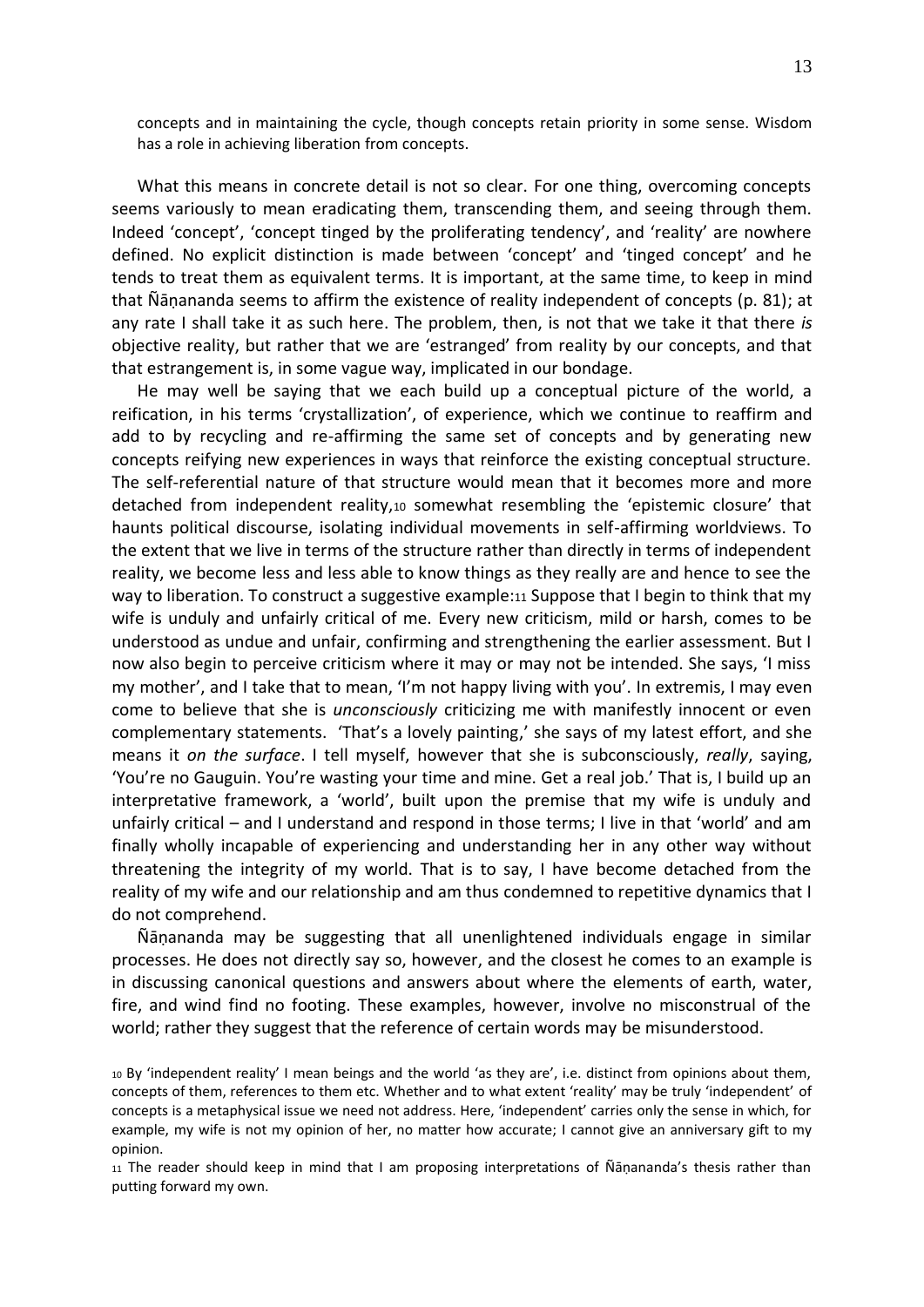We are left with the abstract claim that concepts obscure reality, estrange us from it, constitute a kind of bondage, and that they propagate and multiply through proliferation, especially along with new sensory input. Liberation then depends on overcoming concepts and their proliferation. The problem with this is that we *necessarily* live in the world in terms of our understanding of it. Without a structure of understanding, which includes concepts drawn from prior experience situating my wife, myself, our home, and the like, I could not respond to her at all. Moreover that structure must be continually expanded to account for new experiences, for example, if we have a child. Similarly, without a structure of understanding, the Buddha could not have maintained the Sangha with different monks fulfilling different roles. He would have had to reappoint Ānanda over and over again as his attendant – except, lacking the *concept* of attendant, he could not even have made the appointment.<sup>12</sup> In other words, concepts often *refer*, however imperfectly, to some independent reality; they are *about* something.

Ñāṇananda, in fact, readily acknowledges that *Arahant*s think and utilize concepts – as indeed does *Concept and Reality*. He softens the critique then to say that *Arahant*s 'see through' concepts: a possible acknowledgement that concepts may refer to independent realities. Concepts should be 'transcended' not 'demolished', he finally asserts, contradicting much of what he had previously written. At times he resorts to 'paradox' for example, that 'The sage does not entertain any views [even] when he *preaches* "*sammā diṭṭhi*"' (p. 41) and 'the paradoxically detached gaze of the contemplative sage as he *looks through* concepts' (p. 64). This does nothing to clarify the matter, but highlights Ñāṇananda's recognition of and inability to resolve the problem.

#### **Concept and Reality**

#### Concept

We noted above that concepts *refer* to something (real or imagined, etc.). That reference may take the form, among others, of indicating, revealing, and representing, with the same concept able to refer in multiple ways. Concepts having to do with 'wind' may function as abstract *representations* which I use in the design of turbines. While sailing, those same concepts *indicate* forces and reveal impending dynamics, orienting me to the actual wind to which I must respond in certain (at least partly pre-conceptualized) ways to avoid capsizing.

It is easy to see that abstract representations may come to *mis*represent independent realities and one way to make sense of Ñāṇananda's conflicting attitude toward concepts is to suppose that he wants to say that liberation requires overcoming the estrangement effected by confusing abstract representations for the independent realities to which they may refer. Such confusion would include *uncritical* attachment to concepts as accurately representing reality and responding to events *as if* there were no distance between event and conceptualization of it. This uncritical attachment and *as if* response could be conceived as instances of *taṇhā*, *māna*, and/or *diṭṭhi*, driving also the generation/elaboration of new concepts so as to reify events exclusively in terms of prior reifications – we desire (*taṇhā*) to

<sup>12</sup> The role attendant is an independent reality in that the possibility of someone filling such a role is independent of, in this case, the Buddha's assigning it to Ānanda.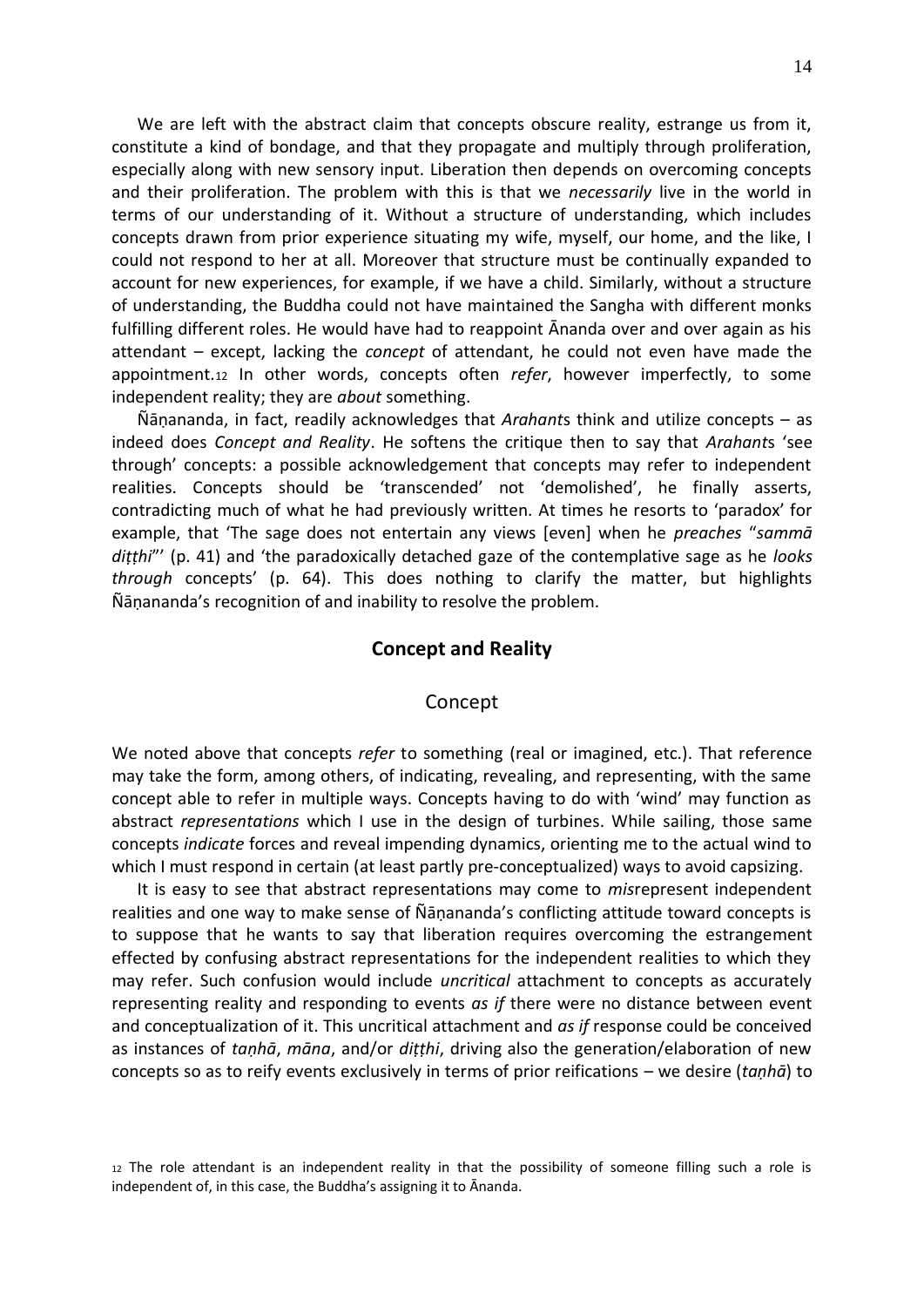support prior opinion (*diṭṭhi*) and make self-supporting judgements (*māna*)<sup>13</sup> accordingly.<sup>14</sup> What he calls 'seeing through' and 'transcending' concepts might then mean encountering reality directly, not without concepts, however, but in terms of, perhaps even guided by, them, but with those concepts always open to correction. That would mean allowing the concepts to indicate and reveal, orienting me toward the reality in such a way that the concept is refreshed, as it were, by the reality, as my concepts of wind dynamics are refined by the act of sailing. In the illustration above, then, the problem is that my characterization of my wife as hypercritical is not open to correction and that I fail to allow myself to be oriented towards and to encounter the actual person. Still, while Ñāṇananda sometimes writes of *attachment* to concepts as a problem, he repeatedly insists that *concepts themselves* are the problem, interposed with arguments of the relative validity of certain concepts that are nevertheless ultimately to be eradicated. On the other hand, again, *Arahant*s think and have concepts and concepts are to be seen through and transcended rather than eradicated.

One possible, if only partial, resolution of these contradictions might be derived from the notion of 'concepts tinged by the proliferating tendency'. That formulation implies that there might be concepts that are not so tinged, and thus, perhaps, that only the tinged concepts are to be eradicated. What does Ñāṇananda mean by this notion? He fails even to define 'concept', so we insert here a rough and ready definition15 as 'idea', 'constituent of thought'; concepts are, if you will, building blocks of thought, units of understanding and interpretation. As such, they are inert, powerless to initiate any kind of 'proliferation'. A man may have the *concept* of his wife as hypercritical without actually believing that she is. I have the *concepts* of a flat earth and of differential calculus, but of themselves these concepts go nowhere and do nothing; the motive to ridicule or defend the one or to pursue the other comes from elsewhere. If I take time and energy to argue with someone about global warming it is not because I hold the concept (we both *have* the concept) or even that I believe it to be true. It is rather because I believe that it matters, out of concern for our common future, or perhaps only out of a desire to belittle the other and boost my own ego. If I work out the implications of calculus I do so motivated by a love of mathematics – the formulas do not work themselves out. Concepts, on this definition, motivate nothing. Given this, what Ñāṇananda means by a tinged concept, given its motive power, its 'proliferating tendency', would have to be one that is combined or associated with something nonconceptual. For example, 'hypercritical wife' may *for me* be linked to my own insecurities, say as a defence against taking criticism seriously. More generally, we act, sometimes fatefully, in terms of our interpretation of the world, within the 'world' of our concepts; in doing so, we come to have a *stake* in that 'world', in those concepts. Opening those concepts to correction and encounter with independent reality then risks the discovery that I may have acted wrongly, perhaps horribly so. The 'stake' here provides or motivates the 'proliferating tendency' to continually reaffirm that world. Said differently, I live in the world of my interpretations, necessarily understood, at least in part, in terms of and guided by

<sup>13</sup> Loose translation. *Māna*, usually translated 'conceit', has to do with measuring as well as pride (s.v. PED). One of its canonical meanings is judging oneself to be better, equal, or lesser than others (Vibh 389–390). The word is also associated with conceiving and imagining. See interesting discussion at Ñāṇamoli 1964, 102, note 18.

<sup>14</sup> Multiple permutations of *taṇha, māna, and diṭṭhi* are, of course, possible; we need not think of any one as prior.

<sup>15</sup> Cf. Stanford Encyclopedia of Philosophy, s.v. 'Concepts'.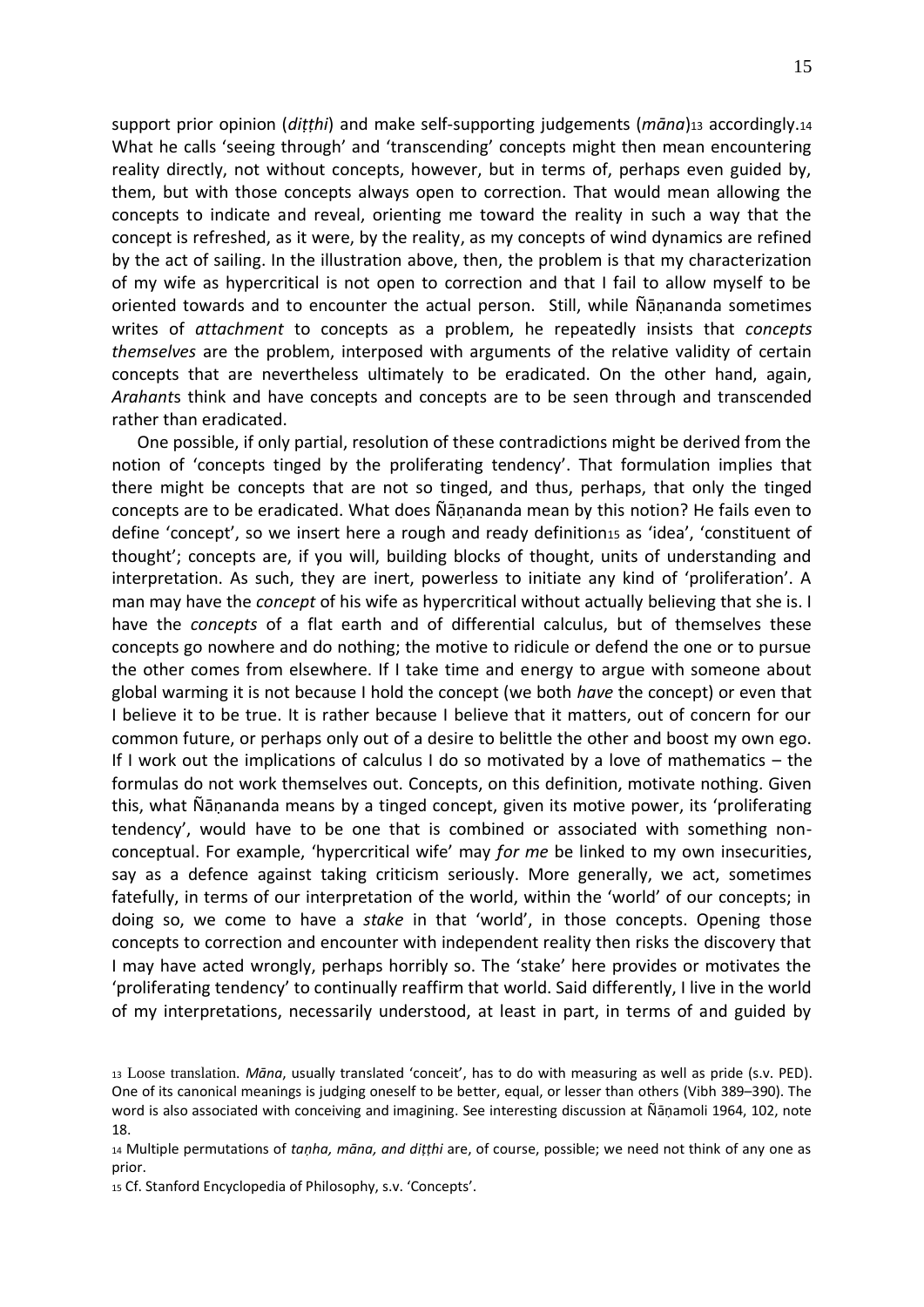concepts derived from prior experience. To open my concepts too much to correction, especially through direct encounter, is to risk the loss of *my* world, and since this is the world in which *I* live and have my being, it is also to risk the loss of *myself*.<sup>16</sup> This coheres with Ñāṇananda's characterization of one's 'recoil' from the possibility that his 'conceptual superstructures regarding the world' might be displaced by 'a void where concepts are no more' (p. 81). That is, the possibility that reality is void of the concepts that constitute or define the world in which I live. The 'tinge', then would be *taṇhā–māna–diṭṭhi* (or perhaps the *āsava*s) with the associated attitudes of *me* and *mine*. Eliminating/seeing through/transcending concepts would then equate, at least in part, to allowing oneself to be oriented by concepts towards the regions of reality to which they refer in a disclosive way that leaves the concepts open to correction; that in turn would involve weakening and finally eliminating the motive forces that they are 'tinged' with, *taṇhā*, *māna*, and *diṭṭhi*. Such open concepts we might for convenience term 'transparent concepts' in contradistinction to 'tinged concepts', recalling that the qualifiers have more to do with how the concepts are used than with the concepts per se. That the problem is the tinge rather than the concept itself may be hinted at briefly in presenting the *āsava*s as a fermenting agent that brings about, agglutinates, crystallizes concepts (p. 78); he seems here almost to be describing an infection of which concepts are to be cleansed.

Though he says nothing about being open to correction and to the possibility of being referred to reality by concepts, I suggest that Ñāṇananda had something of the sort in mind by 'transparent' concepts17 and that if he had made the distinction explicit he may have affirmed that it is the 'tinge', not the concept, that is to be eradicated. If he understands *maññanā* as thinking in egoistic terms, a possibility noted above, that would lend some support to our suggestion here. However, he did not make the distinction explicit and thus alternates confusedly between these (at least) two notions, making any interpretation of his meaning only tentative.

He does clearly distinguish wisdom on the one hand from concepts, conceptual thought, and sense experience on the other. Wisdom would seem to refer to a direct apprehension of reality, as opposed to the estrangement from it associated with concepts. When we ask, however, whether or not wisdom is non-conceptual we run into all the problems we have been discussing: obviously wisdom would eschew tinged concepts, but it might well, it seems, employ transparent ones (e.g. in understanding the three characteristics, the Four Truths/Realities, etc.). Moreover, wisdom may well have some relation to being open to correction. For example an *Arahant* in all his or her wisdom may well hold false concepts of geography beyond India, but would hold those concepts open for correction. Again, however, any interpretation of Ñāṇananda's meaning to this level of detail must remain tentative.

### Reality

In the 'Introduction' to the Revised Edition Ñāṇananda writes, 'It must be emphasized that this work does not subscribe to the dichotomy between concept and reality as envisaged by modern philosophers' (2012, vii). Yet the work as a whole seems to posit just such a

<sup>16</sup> Again, I am proposing a framework within which the given thesis may be understood, not making psychological or metaphysical claims.

<sup>17</sup> C.f. page 64: 'For the Arahant, however, all concepts have become transparent.' Of course we cannot be sure what he means by 'transparent' here.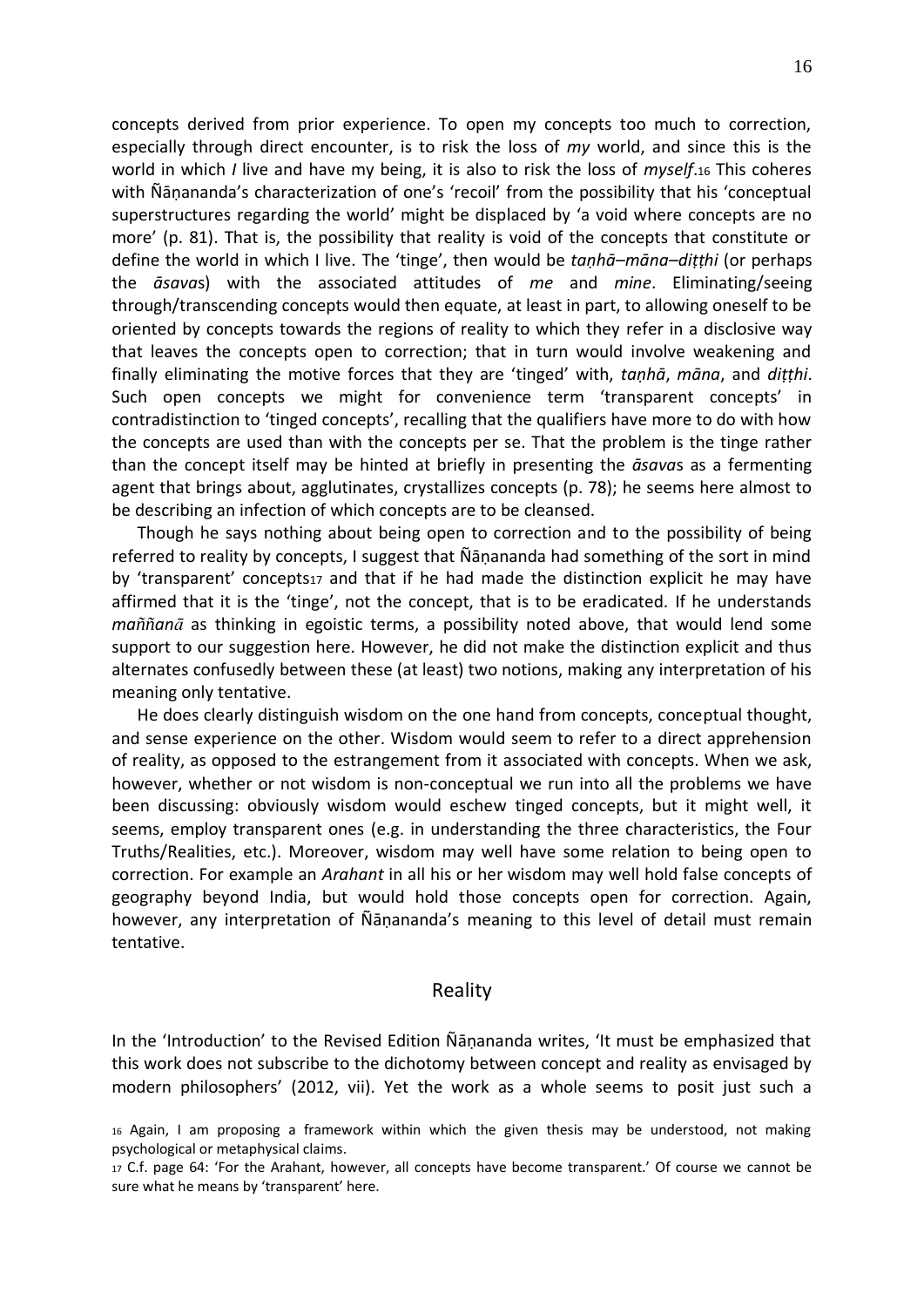dichotomy, or even a trichotomy: the *subject* is estranged from *reality* by *concepts*. To claim that concepts estrange the subject from reality implies that concepts are *not* reality, thus that there is a dichotomy between them. The following sentence, 'The Buddha's Middle Path steers clear of such extreme notions in its recognition of the Relative Validity and the Pragmatic Value of concepts', would seem to presuppose the denied dichotomy. Perhaps he simply means that the subject need not *absolutely* reject concepts in favour of reality, or that concepts are not *necessarily* antithetical to reality.<sup>18</sup> This, together with the condemnation late in the book of those 'wiseacres' who would demolish all concepts (p. 89) would seem calculated to caution the reader that much of the body of the work is only an approximation of what he really means.

But what does he mean by 'reality'? His concept would seem to include at least what we meant above by 'independent reality', but the term is nowhere defined and rarely occurs. Often the word is used in a way that would seem to mean the 'existence of entities' for example, on page 32, it is said that the 'reality' of an agent behind sense experience is typically taken as a 'fact'. One of a very few indications clearly relevant to the title, though the word isn't used, is, 'The tangled maze [of concepts] with its apparent objectivity entices the worldling' (p. 7). Reality, perhaps, would be that from which one is enticed. The only statements that use the word in a way that is clearly that of the title are: 'The chimerical and elusive nature of sense data is such that as soon as one thinks in terms of them, one is estranged from reality' (p. 30) and 'No sooner does one clutch at these [sense] data with "*maññanā*" (imaginings) than they slip into unreality' (p. 30). Reality would then be that from which thinking in terms of sense data estranges one, thus probably not 'sense data' or the world revealed by them. Indeed, when he writes, 'the world is what our senses present it to us to be' (p. 81), he evidently does not mean reality, continuing that one might rather 'transcend empirical consciousness and see objectively by *paññā*' that the world is 'void' of concepts (p. 81), presumably meaning see 'reality'. He also writes that *papañca* obscures the 'true state of affairs' and perhaps by 'reality' he intends something along the line of 'the way things really are' rather than 'existing entities'. That could mean the ordinary objective world reported by the senses – only not *as* reported by them. In that case, and recalling the distinction between tinged and transparent concepts, we might say that he does not subscribe to a concept–reality dichotomy in the sense that he claims no necessary conflict between the way things really are and transparent concepts (but would reality then be void only of tinged concepts?). I suspect that he intends something of the sort but he gives no concrete indication how we might access this 'reality'. 'Experience is the ultimate criterion of truth', he writes (p. 81, cf. 21), but what kind of experience is possible, having rejected empirical and conceptual experience as *papañca*? The suggestion of '"*stopping-short*", at the level of sense-data without being led astray by them', such that one 'no longer thinks in terms of them', and transcends the 'superstitions' of grammar (p. 29) would seem a descent into naive phenomenalism and a return to a blanket rejection of concepts, thus reinstating the dichotomy. Knowing 'objectively by *paññā*' and the like remain empty abstractions. 'Reality' remains undefined.

### **Conclusions**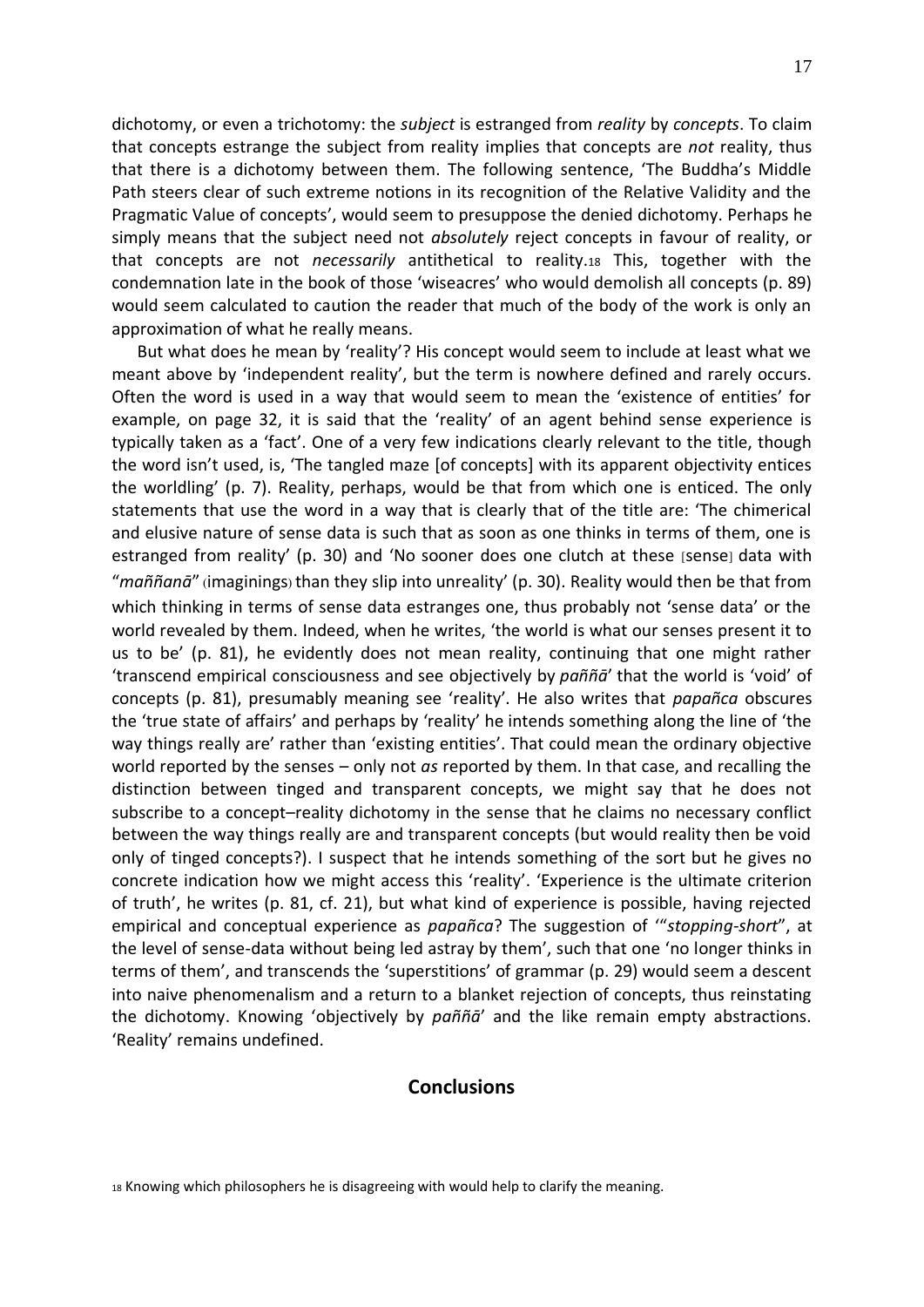We have arrived at a plausible, if necessarily tentative, understanding of what Ñāṇananda intended as the thesis of *Concept and Reality*. Briefly:

Concepts as such and in general have a prominent role in obscuring and barring encounters with reality, and they function in a self-reinforcing cycle of proliferating misunderstanding and bondage to *saṃsāra*. That role and the cycle are driven by the 'tinge' of *taṇhā–māna–diṭṭhi*; if that tinge is eradicated concepts may become disclosive and self-corrective, 'transparent' rather than obscuring and hindering.

Ñāṇananda's translations of *papañca* and *papañca-saññā-saṅkhā* are not accepted by all scholars (see p. 4 above) and I have shown that neither can the overall theses be accepted uncritically. Nevertheless, I believe that the thesis has some basis in lived human reality and that it provides a promising direction for understanding the *Nikāya*s. The task now would be to ask how well the thesis as understood coheres with the *Nikāya*s and the Theravāda tradition. That would require first rounding out the thesis with a detailed definition of 'concept' including its referential functions and an adequate indication of what is meant by 'reality'. Whether or not the rounded out thesis could be construed as directly *implied* by the *Nikāya*s, it may yet be *consistent* with them and the question asked whether the thesis makes sense of otherwise difficult passages in a mutually coherent way. That in turn could lead to adjustments in a hermeneutical dialectic in which interpretations of the material show themselves as 'flawed' (e.g. contradictory), leading to alterations in the framework and 'better' (e.g. more coherent) interpretations.

I have taken it for the sake of exposition that Ñāṇananda assumes the existence of what I have called independent reality. He might mean rather that concepts deceive us into believing in an independent reality that does not, in fact, exist. That, however leaves us wondering what the *Arahant* 'sees' through transparent concepts. I leave it to others to pursue that possibility.

Much of the problem here may derive from an evident lack of philosophical sophistication and possibly a lack of facility with the English language. As expressed, I suggest that the thesis is excessively cognitive. At one point, for example, he defines the *diṭṭhi* characterizing all non-enlightened beings as, 'dogmatic adherence to the concept of an ego as a theoretical formulation' (p. 11). I very much doubt that very many nonenlightened beings harbour such an adherence; certainly the *Nikāya*s say nothing of the sort. Such statements give the impression that Ñāṇananda believes that enlightenment is a purely intellectual operation. I doubt that he actually believes so. Yet both living reflection and the *Nikāya*s suggest something resembling Ñāṇananda's 'vicious cycle', and bringing the thesis down to a more fundamental level of human existence than the concepts that we think (or simply constructing possible concrete examples from ordinary life) may yield a more coherent understanding. It is possible that Ñāṇananda himself was reaching for something more fundamental, but did not find the means of expressing it.

### **Abbreviations**

References are to Pali Text Society editions

D *Dīgha Nikāya*